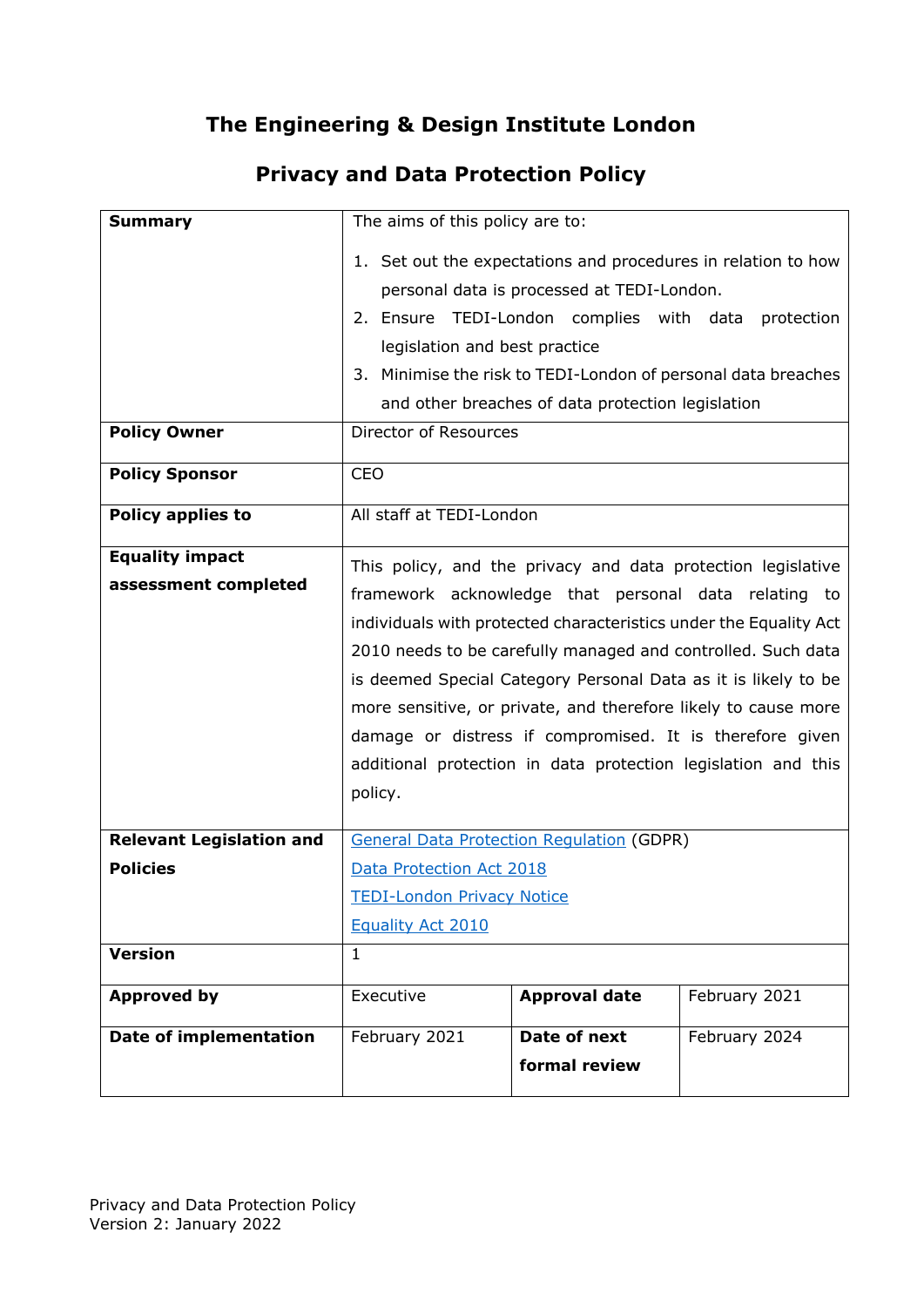### **DOCUMENT CONTROL**

| <b>Date</b> | Version | <b>Action</b> | <b>Amendments</b>           |
|-------------|---------|---------------|-----------------------------|
| 17/02/21    |         | Approved      |                             |
| 21/01/22    | 2       | Amended       | Include the Student ROPA as |
|             |         |               | Appendix D                  |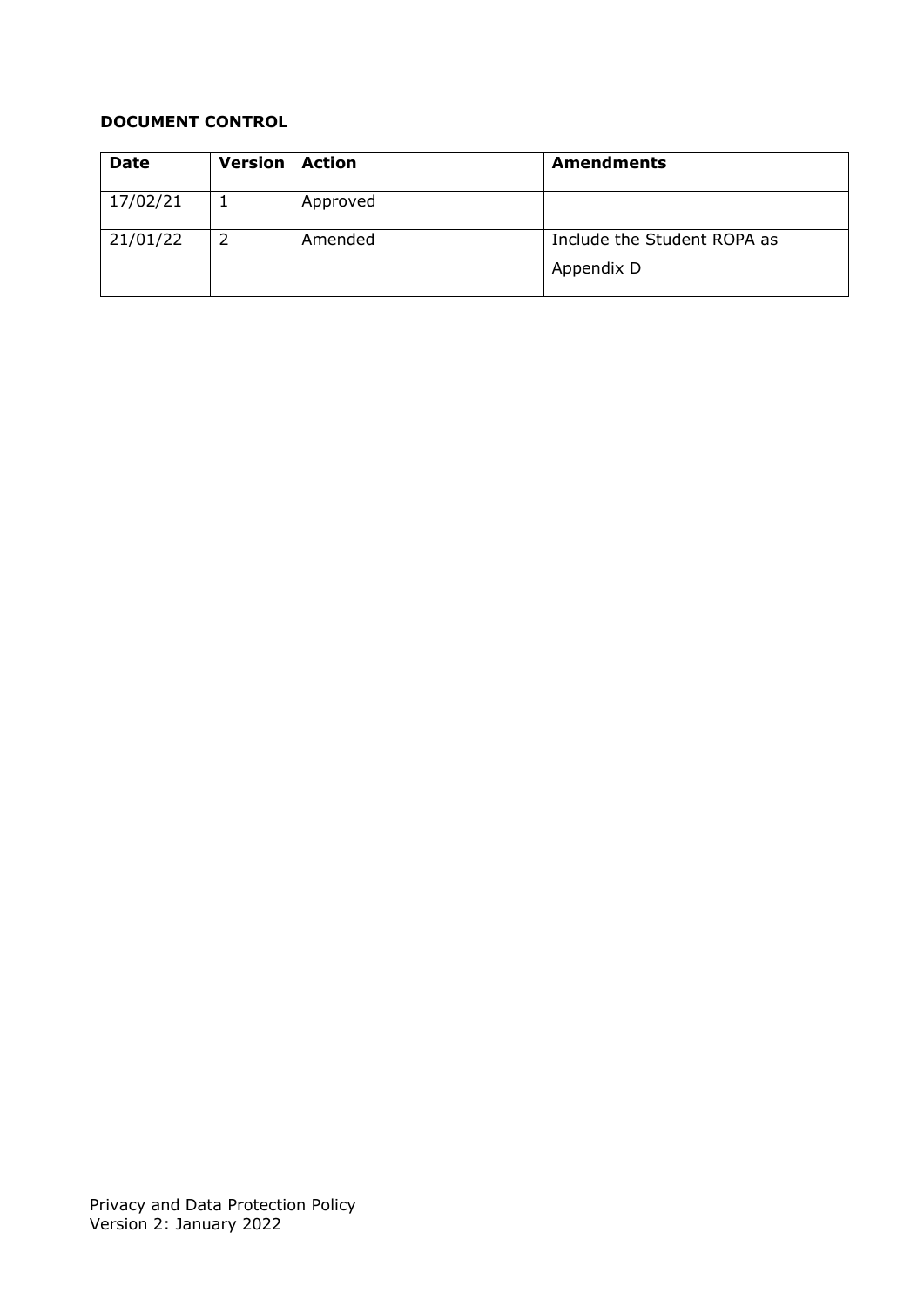## **Contents**

| 1.  |  |
|-----|--|
| 2.  |  |
| 3.  |  |
| 4.  |  |
| 5.  |  |
| 6.  |  |
| 7.  |  |
| 8.  |  |
| 9.  |  |
| 10. |  |
| 11. |  |
| 12. |  |
|     |  |
|     |  |
|     |  |
|     |  |
|     |  |
|     |  |
|     |  |
|     |  |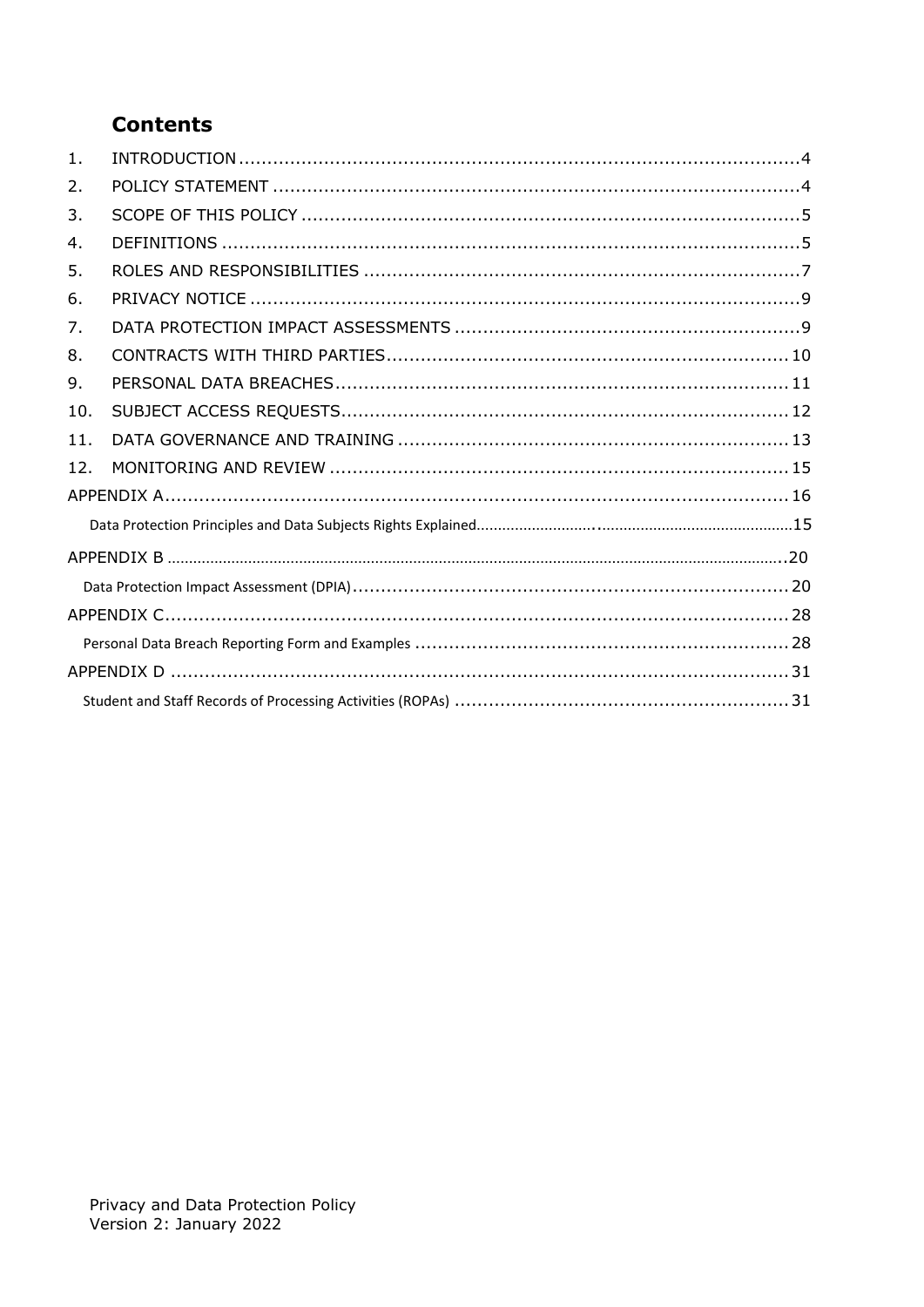#### <span id="page-3-0"></span>**1. INTRODUCTION**

- 1.1. The Engineering & Design Institute London (TEDI-London) is committed to protecting the privacy and security of personal data belonging our staff, students and other stakeholders in accordance with our obligations under the General Data Protection Regulation (GDPR), the Data Protection Act 2018 and any UK legislation relating to the protection of personal data and the privacy of individuals.
- 1.2. This policy sets out the roles and responsibilities of TEDI-London and its officers regarding the collection, processing, security of and access to personal data, detailing governance and due diligence arrangements and the framework for investigating and preventing data breaches.

## <span id="page-3-1"></span>**2. POLICY STATEMENT**

- 2.1. The aims of this policy are to:
	- 1. Set out the expectations and procedures in relation to how personal data is processed at TEDI-London.
	- 2. Ensure TEDI-London complies with data protection legislation and best practice.
	- 3. Minimise the risk to TEDI-London of personal data breaches and other breaches of data protection legislation.
- 2.2. In order to achieve these aims, and in accordance with the GDPR's data protection principles (refer Appendix A) and data subject rights, TEDI-London will:
	- 1. Embed data protection and privacy by design so that data protection and privacy issues are considered upfront in our activities.
	- 2. Process personal data in a lawful, fair and transparent manner.
	- 3. Ensure that personal data is collected for specific, explicit and legitimate purposes and that data is limited to that necessary for the purposes it is collected and processed.
	- 4. Maintain personal data that is accurate and up-to-date, correcting or deleting inaccurate data.
	- 5. Inform data subjects of the lawful basis and explain the purpose and manner of the processing in the form of privacy notices and other similar methods.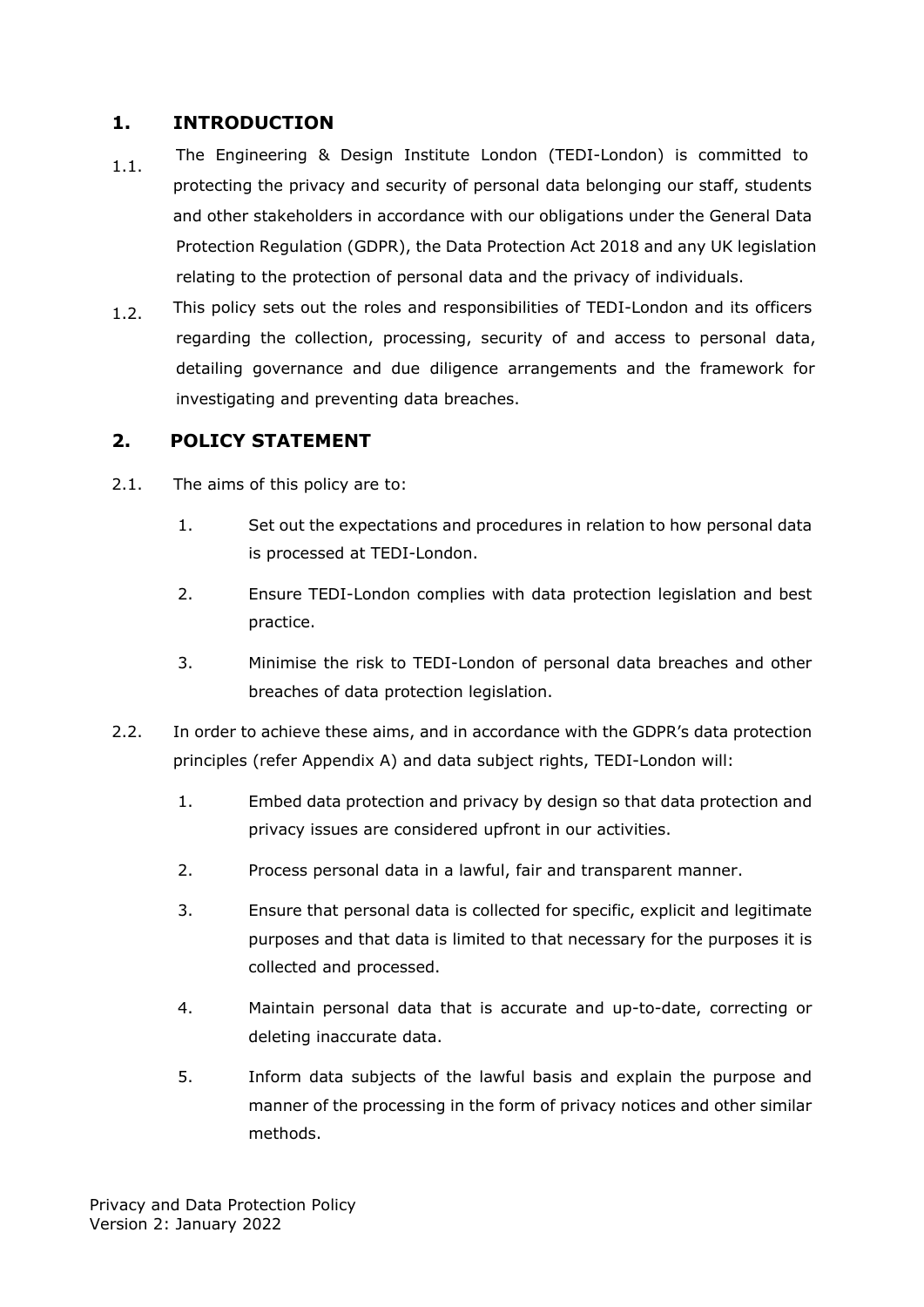- 6. Only keep personal data in an identifiable format for as long as necessary (noting the exceptions for public interest, scientific, historical or statistical purposes).
- 7. Maintain confidentiality and keep personal data secure.
- 8. Ensure staff are trained appropriately in managing personal data
- 9. Not share personal data with third parties unless adequate standards of data protection can be guaranteed and, where appropriate, contractual arrangements are put in place
- 10. Implement comprehensive and proportionate governance measures to demonstrate compliance with data protection legislation principles
- 11. Observe the rights of individuals under data protection legislation (Refer Appendix A)

## <span id="page-4-0"></span>**3. SCOPE OF THIS POLICY**

- 3.1. This policy applies to all TEDI-London activities and processes in which personal data is used, regardless of whether it is in a digital or hard copy format.
- 3.2. This policy applies to TEDI-London staff and students and to others acting for or on behalf of TEDI-London who are granted access to our information infrastructure.

## <span id="page-4-1"></span>**4. DEFINITIONS**

- 4.1. Data Controller: A person, public authority, agency or other body that, alone or jointly with others, determines the purposes and means of processing personal data. TEDI-London is the data controller for the purposes of this policy. A data controller remains responsible for a data processor's use of information which is passed to a data processor by the data controller and must take steps to ensure that processors are able to protect personal data before providing it.
- 4.2. Data Processor: A person, public authority, agency or other body that processes personal data on behalf of the data controller, for example agents and contractors (not an employee of the data controller).
- 4.3. Data Protection Officer: The person responsible for informing and advising TEDI-London about its data protection obligations and for monitoring TEDI-London's compliance with them. At TEDI-London the Data Protection Officer is the Director of Resources [\(dpo@tedi-london.ac.uk\)](mailto:dpo@tedi-london.ac.uk).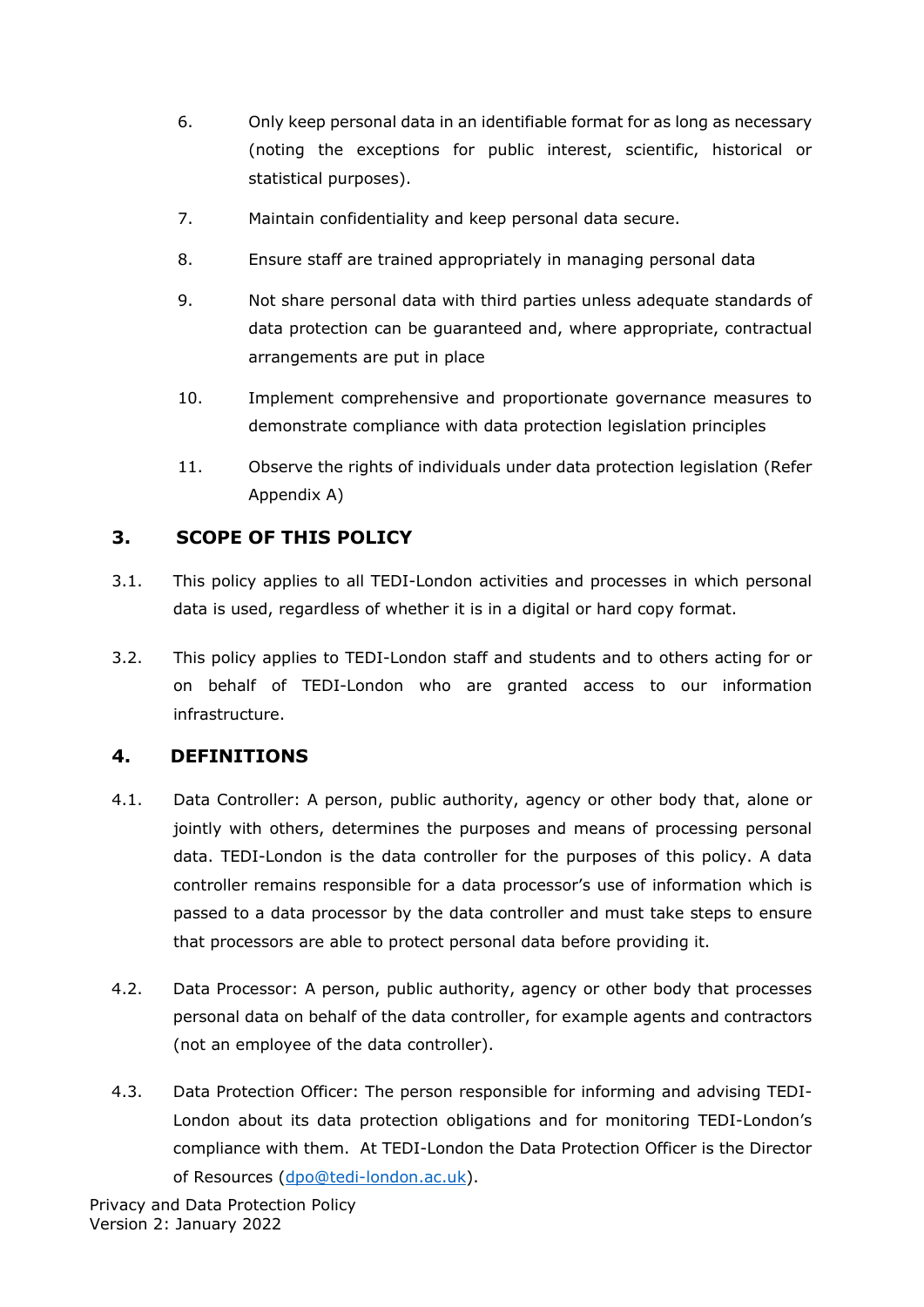- 4.4. Data Subject: The identified or identifiable living individual to whom personal data relates.
- 4.5. Personal Data: Any information relating to a person (data subject) who can be identified, directly or indirectly, through an identifier such as a name, an identification number, location data, an online identifier or to one or more factors specific to the physical, physiological, genetic, mental, economic, cultural or social identity of that person. TEDI-London processes personal data relating to a number of categories of data subject, including employees, students, applicants, business contacts, visitors, suppliers and contractors.
- 4.6. Personal Data Breach: A security incident that has affected the confidentiality, integrity or availability of personal data. A personal data breach occurs whenever any personal data is accidentally lost, destroyed, corrupted or disclosed; accessed or passed on without proper authorisation; or is made unavailable and this unavailability has a significant negative effect on individuals.
- 4.7. Processing: In relation to personal data, processing means almost anything TEDI-London might do with personal data or sets of personal data (whether or not by automated means) such as collection, recording, organisation, structuring, storage, alteration, retrieval, consultation, use, disclosure, dissemination, restriction, erasure or destruction.
- 4.8. Special Category Personal Data: Personal data that is likely to be more sensitive, or private, and therefore likely to cause more damage or distress if compromised. It is therefore given additional protection in data protection legislation. The categories are:
	- 1. personal data revealing racial or ethnic origin;
	- 2. personal data revealing political opinions;
	- 3. personal data revealing religious or philosophical beliefs;
	- 4. personal data revealing trade union membership;
	- 5. genetic data;
	- 6. biometric data (where used for identification purposes);
	- 7. data concerning health;
	- 8. data concerning a person's sex life and
	- 9. data concerning a person's sexual orientation.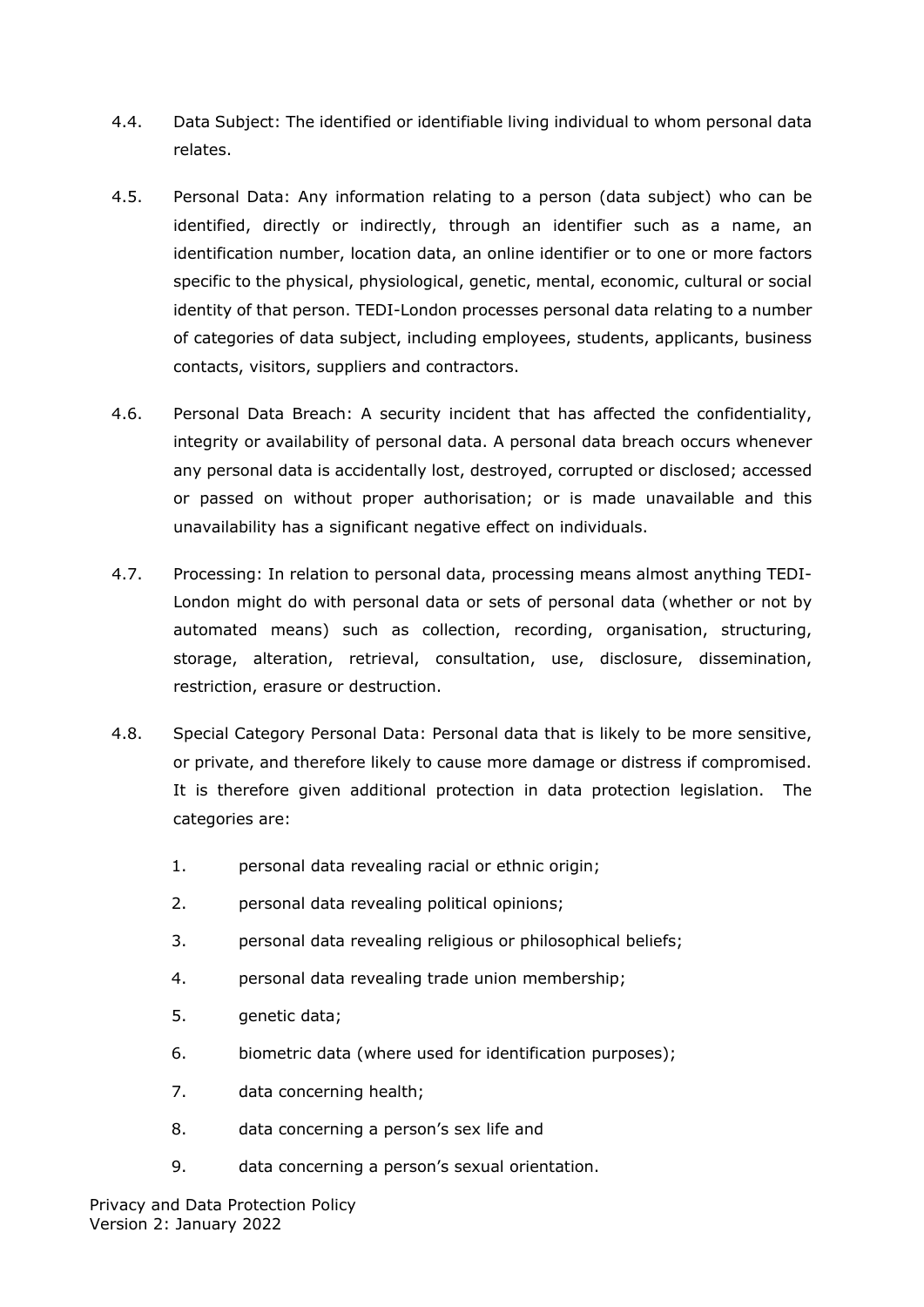### <span id="page-6-0"></span>**5. ROLES AND RESPONSIBILITIES**

- 5.1. The Executive is responsible for ensuring Privacy and Data Protection Policies are in place and that suitable controls are in operation to monitor and comply with our legislative responsibilities in these areas.
- 5.2. The Data Protection Officer (The Director of Resources) is responsible for:
	- 5.2.1 Informing and advising TEDI-London about its data protection obligations and responsibilities.
	- 5.2.2 Ensuring TEDI-London staff are aware of and trained in data protection.
	- 5.2.3 Monitoring compliance within TEDI-London and commissioning regular reviews and audits to monitor compliance and ensure improvement recommendations are actioned.
	- 5.2.4 Providing advice and reviewing data protection impact assessments (refer Appendix 2)
	- 5.2.5 Ensuring all subject access requests are processed at TEDI-London and all personal data breaches investigated in accordance with Section 8 of this policy.
	- 5.2.5 Cooperating with the Information Commissioner's Office (ICO) as required and acting as the contact point for any issues relating to data protection.
- 5.3. The Leadership Team is responsible for:
	- 5.3.1 Taking responsibility for data protection compliance within their functional areas.
	- 5.3.2 Ensuring their staff involved in data processing have completed TEDI-London's mandatory online GDPR training within the last two years.
	- 5.3.3 Ensuring that any contractors, short term or voluntary staff that are employed in their portfolios are appropriately vetted for the data they will be processing, are not given access to personal data other than that which is essential for the work they are undertaking and have undertaken appropriate GDPR training. Any personal data collected or processed for TEDI-London by contractors, short term or voluntary staff must be kept securely and confidentially and either returned to TEDI-London on completion of the work or securely destroyed in consultation with TEDI-London.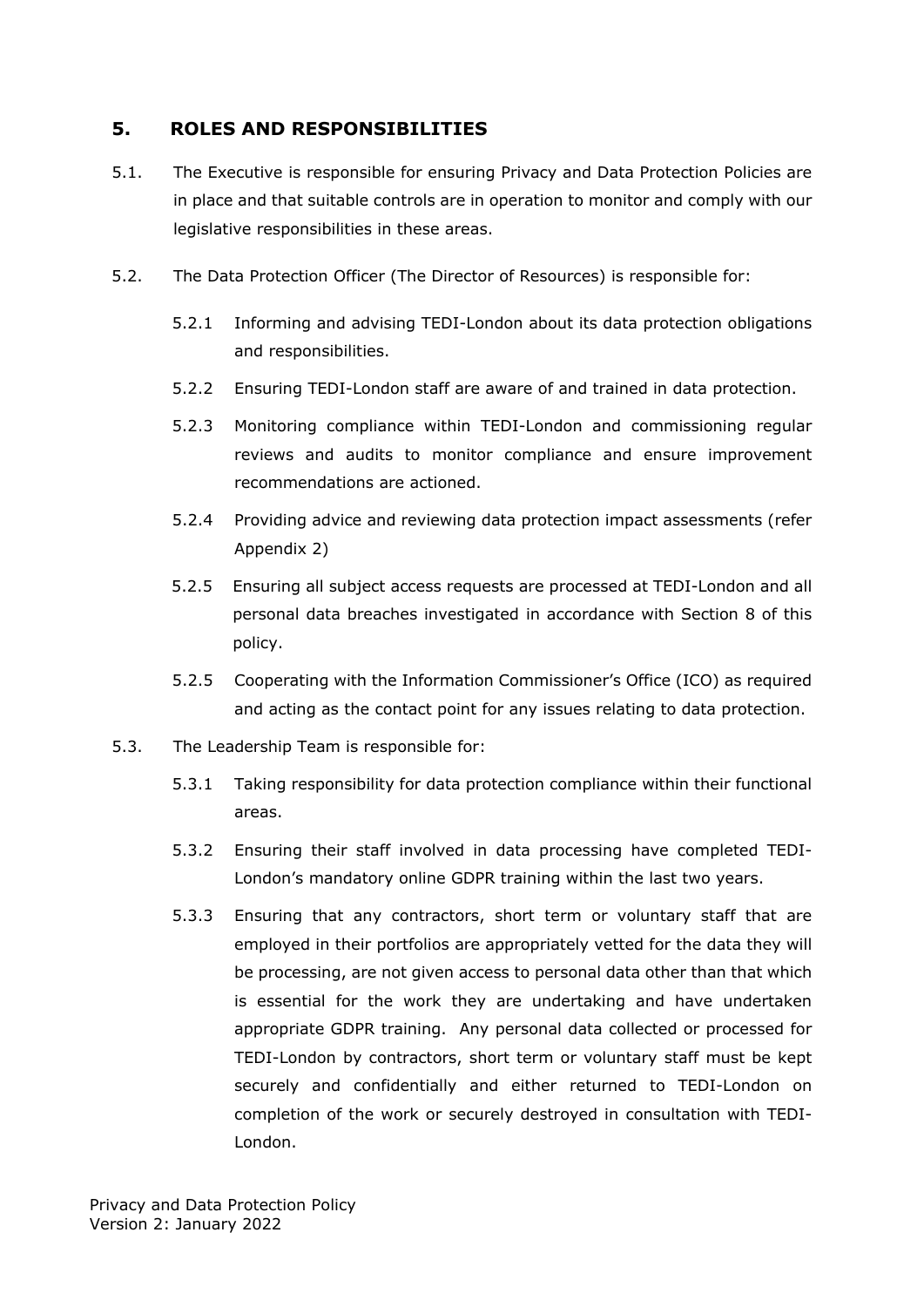- 5.4. The Chief Information Officer is responsible for:
	- 5.4.1 Managing information security across TEDI-London to ensure risk assessment, mitigation and review with regard to information security (refer IT Usage Policy).
	- 5.4.2 Assist the Data Protection Officer in relation to system-related DPIAs, data breaches and data subject access requests.
- 5.5. TEDI-London Staff:
	- 5.5.1 All TEDI-London staff must complete the mandatory online GDPR training course and ensure they refresh this training every two years.
	- 5.5.2 Our staff who process personal data must ensure that:
		- a. all information processed is necessary for the purpose for which it is required;
		- b. all personal data is kept securely in line with the IT Usage Policy;
		- c. no personal data is disclosed (accidentally or otherwise), to any unauthorised third party;
		- d. personal data is kept in accordance with approved data retention schedules which, at TEDI-London, are our Staff and Student Registers of Processing Activities (ROPAs) (see Appendix D);
		- e. any queries regarding data protection, including subject access requests and complaints, are promptly directed to the Data Protection Officer (Director of Resources) [\(dpo@tedi-london.ac.uk\)](mailto:dpo@tedi-london.ac.uk);
		- f. any personal data protection breaches are promptly brought to the attention of the Data Protection Officer as soon as possible [\(dpo@tedi-london.ac.uk\)](mailto:dpo@tedi-london.ac.uk) (refer section 8);
		- g. advice is sought from the Data Protection Officer if there is uncertainty about a data protection matter [\(dpo@tedi](mailto:dpo@tedi-london.ac.uk)[london.ac.uk\)](mailto:dpo@tedi-london.ac.uk);
		- h. they notify their line manager and the Data Protection Officer immediately if they believe this policy has been breached.
	- 5.5.3 To assist staff in fulfil their data protection obligations, Appendix A sets out the principles for processing personal data that we will adhere to.
- 5.6. TEDI-London Students:

Privacy and Data Protection Policy Version 2: January 2022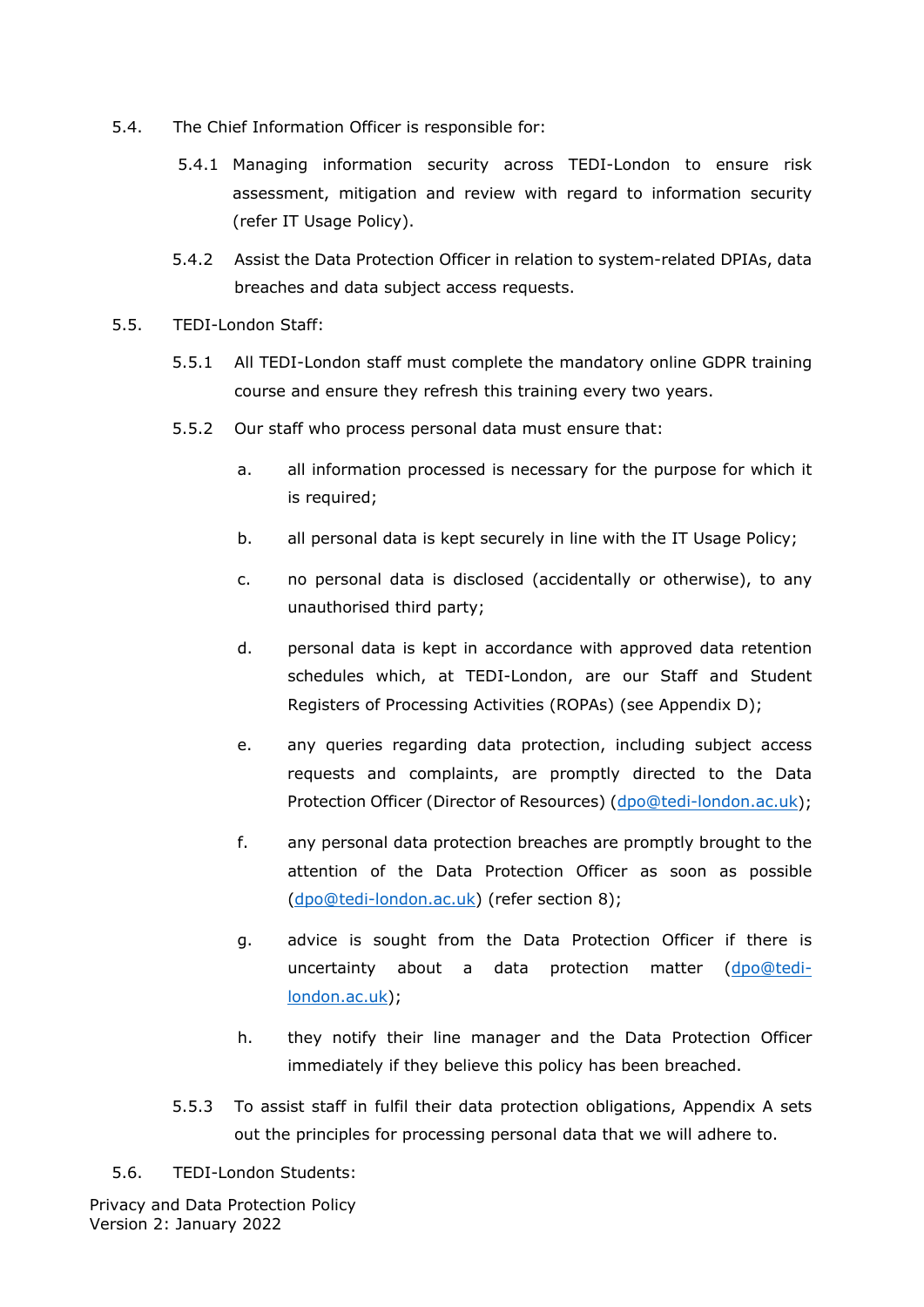- 5.5.1 Students will be made aware of the Privacy Notice and Privacy and Data Protection Policy to ensure that:
	- they are aware how their data will be collated and managed;
	- they respect the privacy and personal data of staff, students, industry and community members working alongside them at TEDI-London;
	- they know who to report or escalate a suspected personal data breach to (refer 7.2.1).
- 5.2.2 Students should make sure that the personal data they provide to TEDI-London is up-to date and accurate

### <span id="page-8-0"></span>**6. PRIVACY NOTICE**

- 6.1. In order to inform our staff, students and the wider community about our commitment to privacy and data protection; to detail the types of personal data we may collect; and to explain how we store and handle personal data, TEDI-London will publish a [Privacy Notice](https://tedi-london.ac.uk/privacy-policy/#:%7E:text=TEDI-London%20is%20committed%20to%20protecting%20the%20privacy%20and,and%20handle%20that%20data%20and%20keep%20it%20safe.) on its website.
- 6.2. The Privacy Notice covers the following information:
	- 6.2.1 Who we are, our aims and objectives;
	- 6.2.2 Key definitions, a summary of our legal obligations and contact details;
	- 6.2.3 Details regarding when and how we will collect data, and the lawful bases we will rely on to process it;
	- 6.2.4 Our use of cookies;
	- 6.2.5 Data subject rights; and
	- 6.2.6 Additional information about how we use data including data retention and sharing of your data.
- 6.3. The Privacy Notice will be updated from time to time and past versions of this Privacy Notice are available by request to the Data Protection Officer [\(data.request@tedi-london.ac.uk\)](mailto:data.request@tedi-london.ac.uk).
- 6.4. As set out in the TEDI-London Privacy Notice, you have the right to receive copies of your personal data held by TEDI-London and can do so by request to the Data Protection Officer [\(data.request@tedi-london.ac.uk\)](mailto:data.request@tedi-london.ac.uk).
- 6.5. Further information about your rights is available from the [Information](https://ico.org.uk/)  [Commissioner's Office](https://ico.org.uk/)

## <span id="page-8-1"></span>**7. DATA PROTECTION IMPACT ASSESSMENTS**

Privacy and Data Protection Policy Version 2: January 2022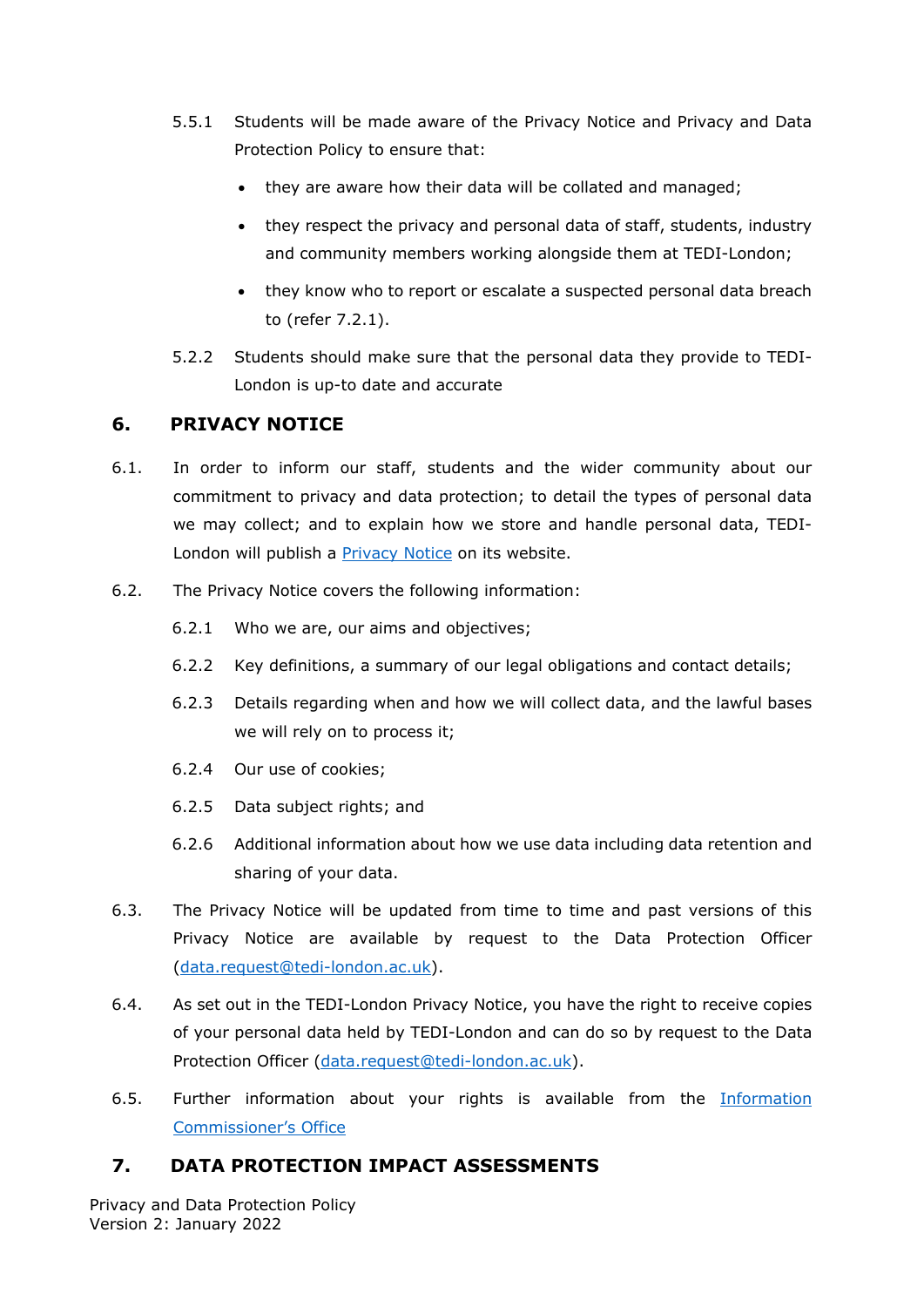- 7.1. As part of our commitment to privacy and data protection by design and in order to meet individuals' privacy expectations, TEDI-London will use data protection impact assessments (DPIAs) to help identify and reduce data protection risks relating to our processes, to specific projects and to any arrangements TEDI-London has in place with data processors.
- 7.2. Processes for which DPIAs will be completed include the use of new technologies for data processing which may be likely to result in a high risk to the rights and freedoms of individuals. This may include (but is not limited to) systematic and extensive processing activities, large scale processing of special category personal data, third-party involvement in data processing and the use of CCTV.
- 7.3. As a data controller, TEDI-London remains responsible for the use of information it has passed to a data processor and must take steps to ensure that a data processor is able to protect personal data before providing it them. A DPIA will be undertaken by the relevant portfolio in TEDI-London in consultation with the Data Protection Officer.
- 7.4. A template for DPIAs is available at Appendix B. DPIAs will be discussed with and approved by the Dean / CEO of TEDI-London.
- 7.5. A register of DPIAs will be maintained by the Data Protection Officer and DPIAs will be made available to the Information Commissioner on request.

## **8. CONTRACTS WITH THIRD PARTIES**

#### <span id="page-9-0"></span>Data Sharing Agreements

- 8.1. TEDI-London is required to put in place a data sharing agreement with third party data controllers. This helps everyone to understand the purpose for sharing data, what will happen at each stage and what responsibilities the parties have.
- 8.2. A data sharing agreement will include details about:
	- 8.2.1 the parties' roles;
	- 8.2.2 the purpose of the data sharing;
	- 8.2.3 what is going to happen to the data at each stage;
	- 8.2.4 regular reviews to ensure information and processes remain up-to-date and appropriate.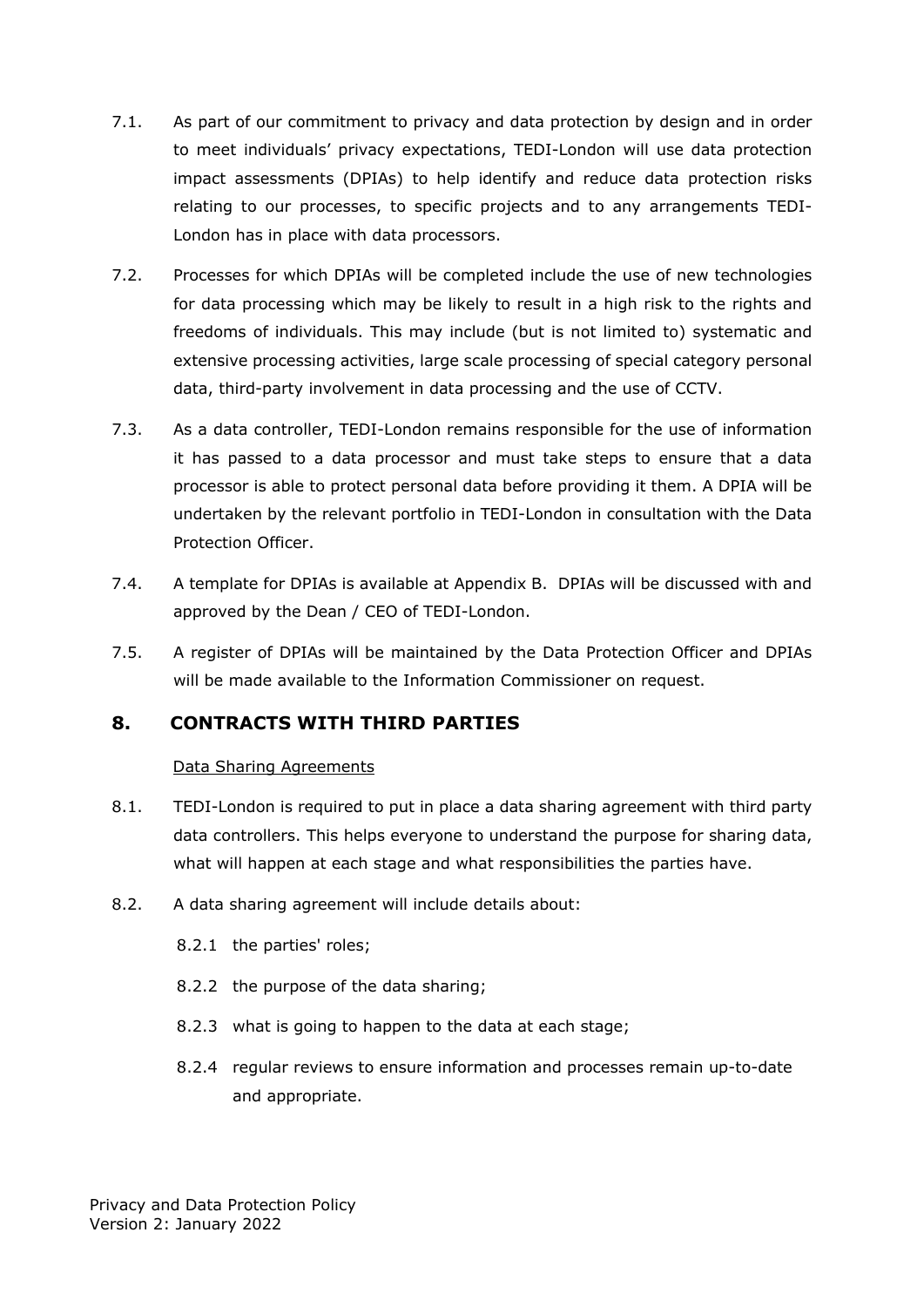- 8.3. Anyone wishing to make a data sharing agreement should first speak to the DPO to ensure that an appropriate template is used. A DPIA must also be completed (refer Section 7 and Appendix B)
- 8.4. A register of Data Sharing Agreements will be maintained by the Data Protection Officer and Data Sharing Agreements will be made available to the Information Commissioner on request.

#### Written Contracts with Data Processors

- 8.5. TEDI-London is required to put in place a written contract with any data processors. Anyone wishing to appoint a data processor should first speak to the DPO to ensure that an appropriate contract is used. A DPIA must also be completed (refer Section 7 and Appendix B)
- 8.6. Written contracts with data processors shall include the following details relating to the data processing:
	- 8.6.1 subject matter of the processing;
	- 8.6.2 duration of the processing;
	- 8.6.3 nature and purpose of the processing;
	- 8.6.4 type of personal data involved;
	- 8.6.5 categories of data subject; and
	- 8.6.6 controller's obligations and rights (in accordance with the list set out in [Article 28\(3\)](https://www.legislation.gov.uk/eur/2016/679/contents) of the UK GDPR)
- 8.7. The DPO will maintain a register of all current processor contracts, which will be updated when processors change.
- 8.8. If a data processor uses a sub-processor to help with the processing it is doing on TEDI-London's behalf, written authorisation from TEDI-London and a written contract with that sub-processor will be put in place.

### <span id="page-10-0"></span>**9. PERSONAL DATA BREACHES**

9.1. TEDI-London will ensure that personal data is kept secure. To do this we will implement appropriate technical measures (e.g. encryption, access control) and ensure our staff are aware of and trained in data protection principles and practices so as to avoid unauthorised or unlawful processing and the accidental loss, destruction or damage of personal information.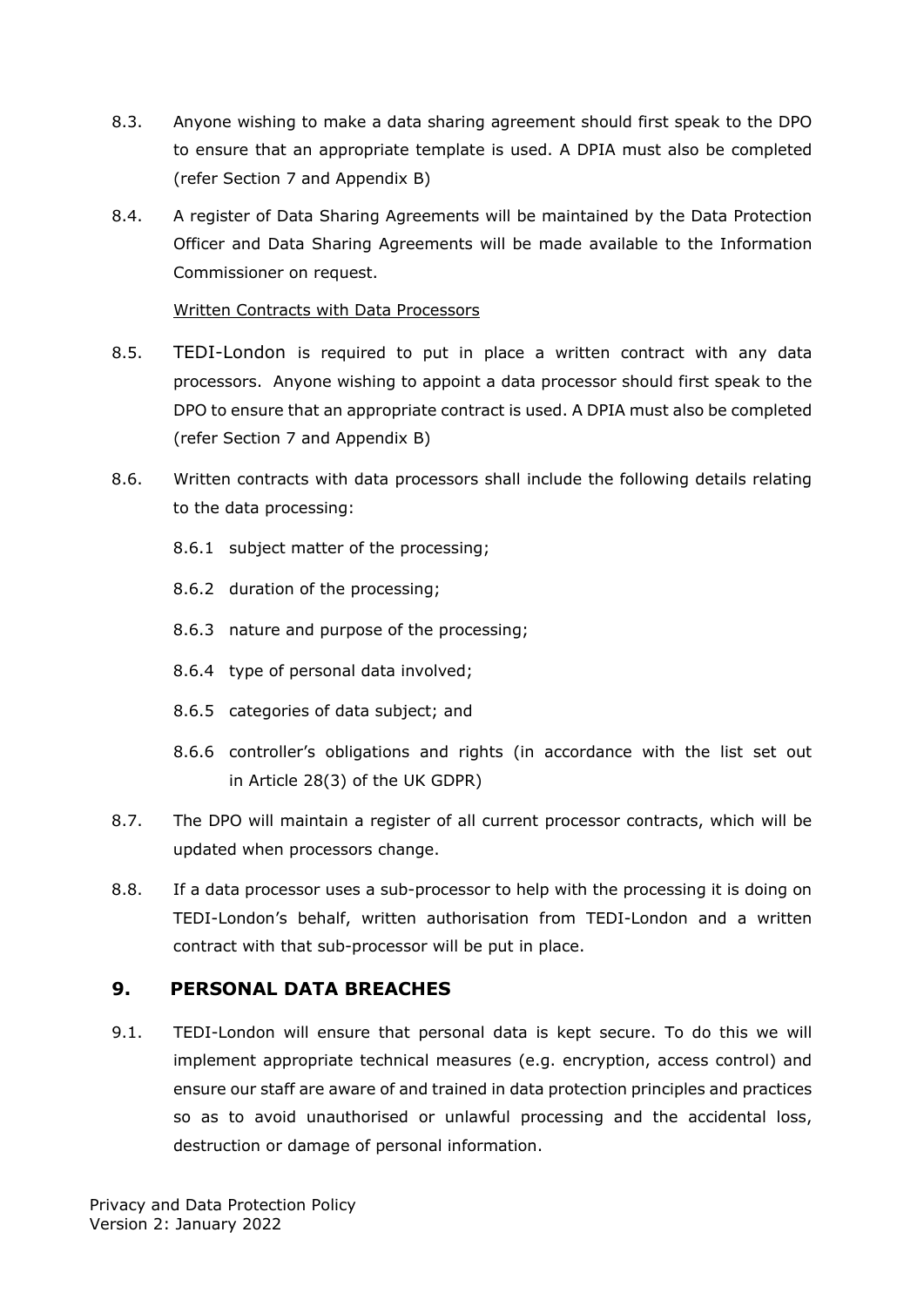- 9.2. Should a personal data breach occur, TEDI-London will manage the incident efficiently and effectively as follows:
	- 9.2.1 All suspected and actual data breaches will be reported to the Data Protection Officer (the Director of Resources) and the Chief Information Officer (if the data breach is related to IT systems) as soon as possible. Staff can escalate an actual or suspected breach via their supervisor and students can escalate an actual or suspected breach via Student Hub in the Registry. Reports should be made as a matter of urgency. A data breach reporting form is at Appendix B together with examples of personal data breaches that need to be reported,
	- 9.2.2 In the first instance, the DPO (and CIO if appropriate), with the assistance of relevant staff members, will control and contain any data breaches to recover data, prevent further breaches and minimise harm.
	- 9.2.3 The DPO will then:
		- a. assess the risks associated with data breach to determine the next steps in terms of containing the breach;
		- b. notify relevant parties (taking into account legal, regulatory and contractual notification requirements as well as the need to notify data subjects who may have been affected);
		- c. take steps to prevent further breaches occurring by implementing specific and systemic improvements;
		- d. consider whether any staff disciplinary or student misconduct procedures need to be instigated where there evidence of noncompliance with this policy; and,
		- e. ensure records of the data breach and TEDi-London's response are maintained and that the effectiveness of TEDI-London's response is reviewed by the Executive.

## <span id="page-11-0"></span>**10. SUBJECT ACCESS REQUESTS**

10.1. Data subjects are entitled to ask TEDI-London to provide a copy of any information that TEDI-London holds about them. The right of access, commonly referred to as subject access, gives individuals the right to obtain a copy of all personal data that TEDI-London holds about them.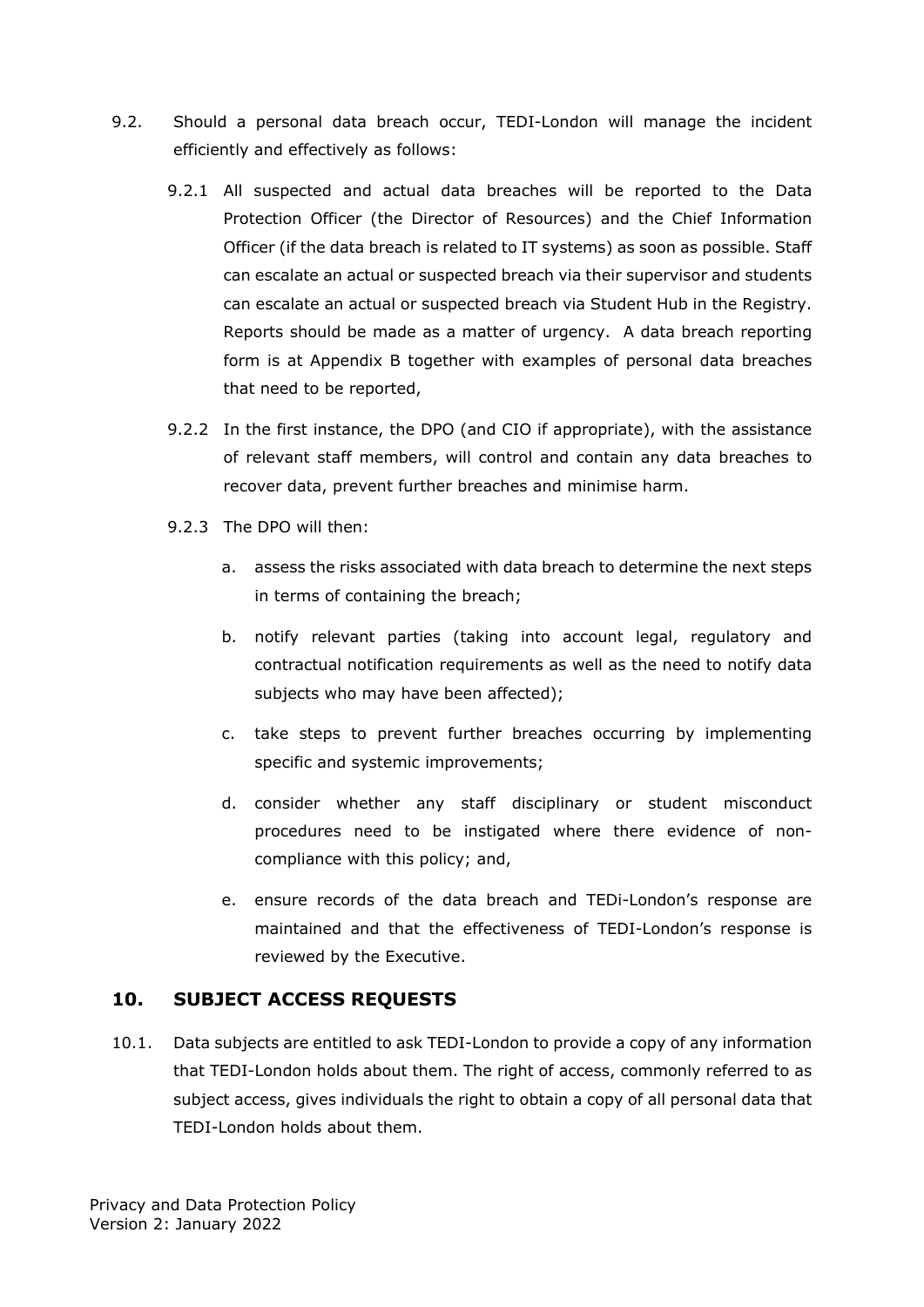- 10.2. Subject Access Requests can be made to the DPO [\(data.request@tedi](mailto:data.request@tedi-london.ac.uk)%20who)[london.ac.uk\) b](mailto:data.request@tedi-london.ac.uk)%20who)ut can be made via any channel (email, letter, over the phone, even via social media.
- 10.3. The DPO will process requests in accordance with the legislation.
- 10.4. Staff are required to assist the DPO in providing relevant information as a priority. This is because we must comply with a subject access request, 'without undue delay' and, at the latest, within one month of receipt of the request (unless the request is complex or there are multiple requests).
- 10.5. In certain circumstances, TEDI-London can charge an administrative fee which can take into account factors including who is processing the information, the costs of locating, retrieving and extracting the information, the costs of communicating and providing copies of the information etc. the DPO will determine whether a fee will be charged and what a reasonable fee will be.
- 10.6. If anyone (for example, the Police or the spouse or parent of a data subject) requests access to personal data relating to another person, staff must first check with their line manager or the DPO [\(dpo@tedi-london.ac.uk\)](mailto:dpo@tedi-london.ac.uk) before making a disclosure.
- 10.7. Further information about data subject rights is accessible via TEDI-London's [Privacy Notice.](https://tedi-london.ac.uk/privacy-policy/#:%7E:text=TEDI-London%20is%20committed%20to%20protecting%20the%20privacy%20and,and%20handle%20that%20data%20and%20keep%20it%20safe.)

#### **11. PROVIDING REFERENCES**

- <span id="page-12-0"></span>11.1. TEDI-London staff who give references (which should be written in all cases) should ensure they contain only information that is factual or is an honest opinion or judgement that is capable of being demonstrated as being reasonable by reference to actions or events. It should also be clear in what capacity you are providing the reference.
- 11.2. In respect of references for current or past employees of TEDI-London, you should inform the People Team of the request and an agreed written reference will be provided and retained on the relevant staff member's personnel e-file.
- 11.3. In respect of references for TEDI-London students, you should inform the Registry of the request and an agreed written reference will be provided and retained on the relevant student's record.
- Privacy and Data Protection Policy Version 2: January 2022 11.4. Referees should be aware that confidential references are exempted from data subject access requests under data protection legislation, although this may be overridden in the unlikely event of a relevant court case or legal action (which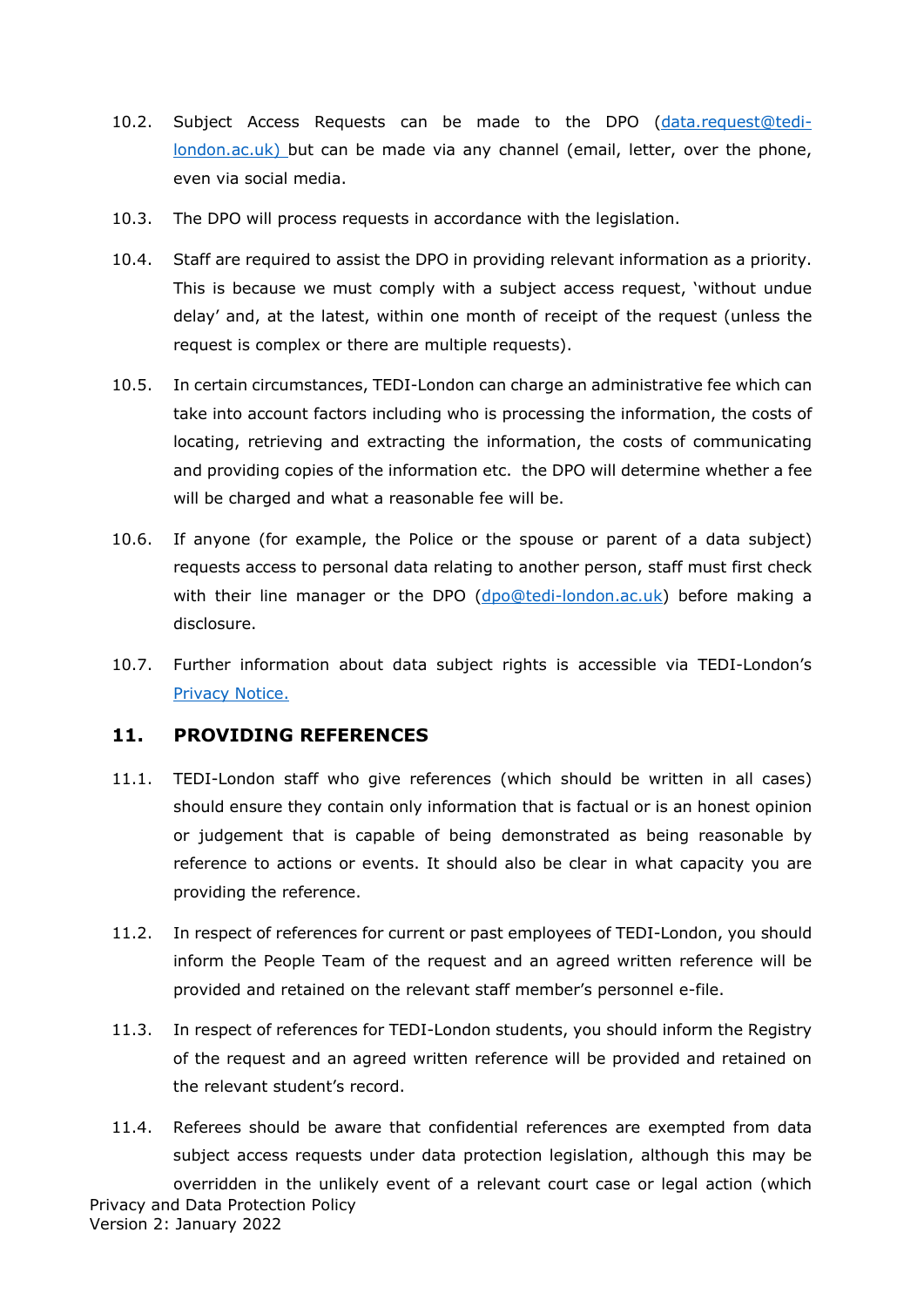could potentially result in you personally and/or TEDI-London being held liable for losses incurred should the reference be found to be inaccurate).

## **12. DATA GOVERNANCE AND TRAINING**

- 12.1 TEDI-London will demonstrate compliance with data protection legislation principles through the following governance arrangements:
	- 12.1.1 An annual report on data protection compliance, in additional to reports of any data breach incidents that require reporting to the ICO and the results of data compliance reviews and audits, will be made to the Audit, and Risk Committee of the Board of Trustees.
	- 12.1.2 The appointment of the Director of Resources as Data Protection Officer to inform and advise TEDI-London about its obligations to comply with data protection legislation, to monitor compliance, and to be the first point of contact for the Information Commissioner and for individuals whose data is processed.
	- 12.1.3 TEDI-London will maintain records of its processing activities, data breach incidents and their management and will ensure data protection impact assessments (DPIAs) are in place for any significant data processing activities, particularly those involving third-parties which will be made available to the Information Commissioner on request.
	- 12.1.4 TEDI-London will adhere to the principles of privacy and data protection by design (designing projects, processes, products or systems with privacy in mind at the outset). Relevant actions could include: Data minimisation, data anonymisation, transparency, continuous improvement regarding data security, implementation and review of DPIAs.
	- 12.1.5 TEDI-London will publish and keep updated a Privacy Notice on its website informing data subjects and the wider community about our commitment to privacy and data protection; the types of personal data we may collect; and information about how we store and handle personal data.
- 12.2 TEDI-London will ensure our staff are trained about data protection and managing personal data via our online data protection training course within one month from the date of commencing employment and then regularly every two years. Training completion rates will be monitored by the Data Protection Officer.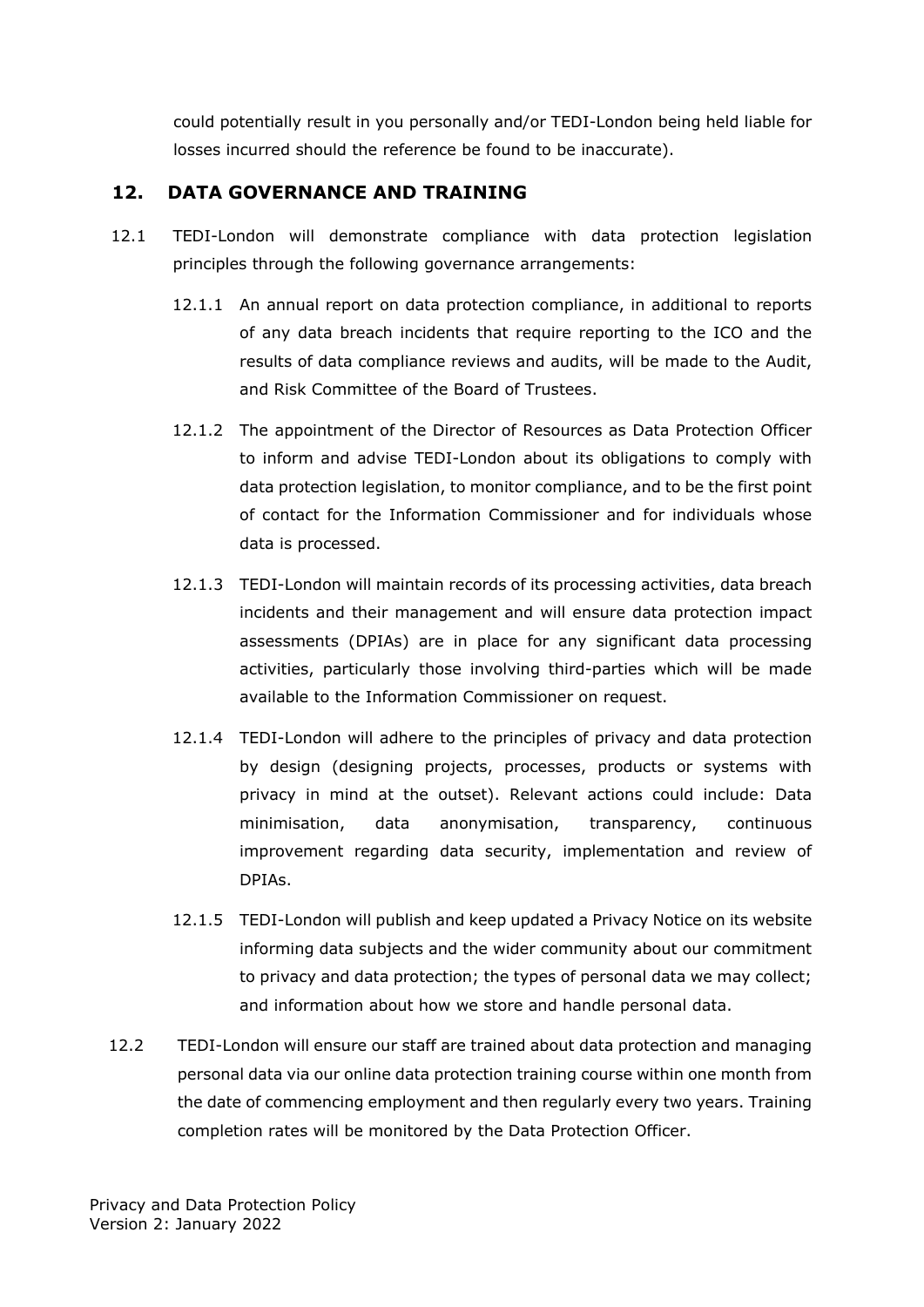- 12.3 The Data Protection Officer will also provide or arrange tailored training and advice on request and if data protection issues are identified with regard to particular areas or processes.
- 12.4 The Privacy and Data Protection Policy will be disseminated to staff and students via the TEDI-London website. Staff, students and data subjects can contact the Data Protection Officer with any data protection queries [\(dpo@tedi-london.ac.uk\)](mailto:dpo@tedi-london.ac.uk).

## <span id="page-14-0"></span>**13 MONITORING AND REVIEW**

- 13.1 The Director of Resources, as the Data Protection Officer, will ensure that compliance with the policy is monitored.
- 13.2 The Policy will be reviewed every three years.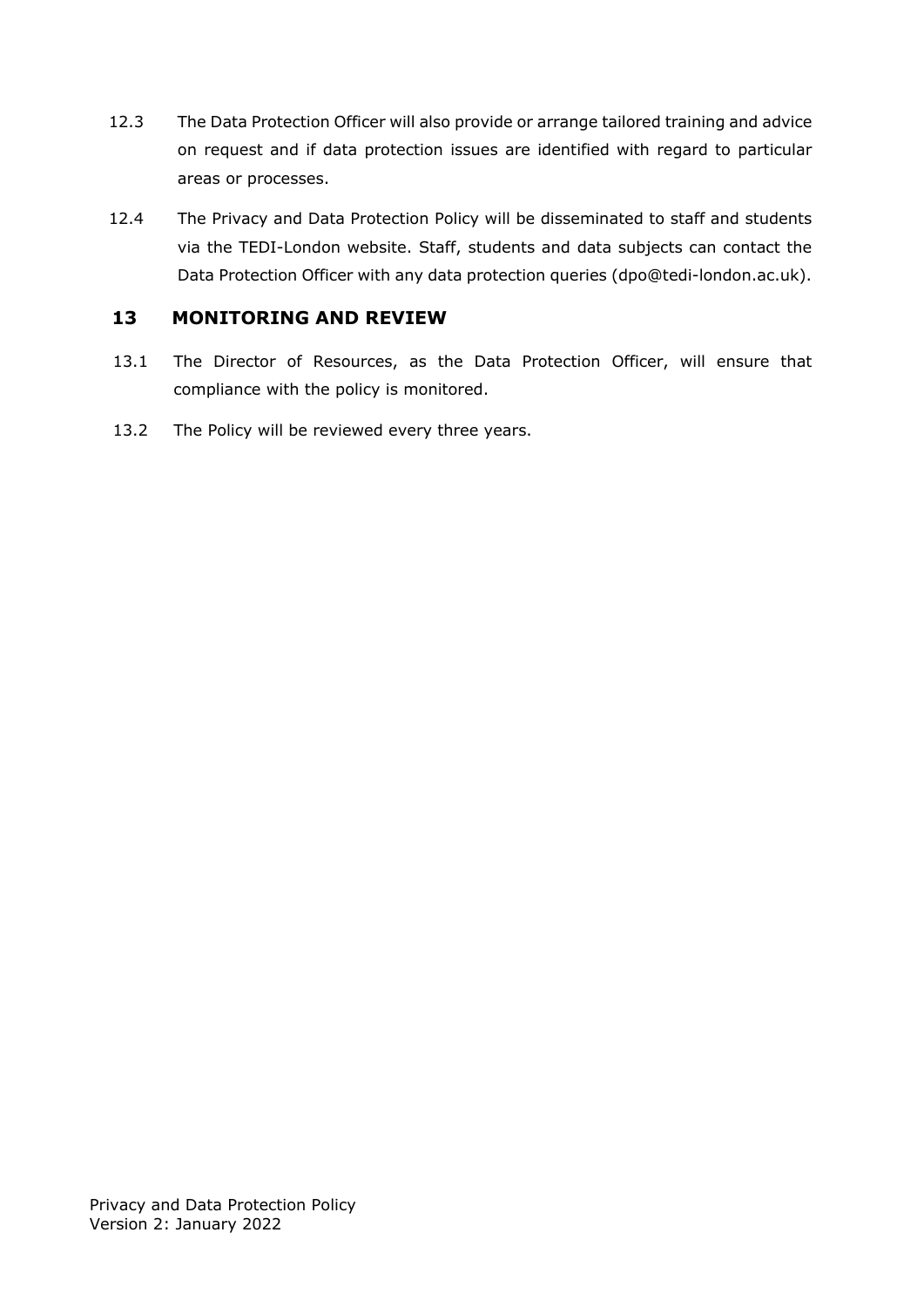## <span id="page-15-0"></span>**APPENDIX A**

# Data Protection Principles and Data Subjects Rights Explained

#### **Data Protection Principles**

| <b>Principle</b>                        | Requirement and what we will do                                                                                                                                                                                                                                                             |
|-----------------------------------------|---------------------------------------------------------------------------------------------------------------------------------------------------------------------------------------------------------------------------------------------------------------------------------------------|
| Lawfulness,<br>fairness and             | Personal data shall be processed lawfully, fairly and in a transparent manner in<br>relation to the data subject.                                                                                                                                                                           |
| transparency                            | We will provide the data subject with information about his/her personal data<br>processing in a concise, transparent and intelligible manner, which is easily<br>accessible, distinct from other undertakings between TEDI-London and the data<br>subject, using clear and plain language. |
|                                         | If we need to transfer personal data outside of the EEA, we will ensure that it is<br>adequately protected in accordance with legal requirements.                                                                                                                                           |
| <b>Purpose</b><br>limitation            | Personal data shall be collected for specified, explicit and legitimate purposes and<br>not further processed in a manner that is incompatible with those purposes.                                                                                                                         |
|                                         | We will regularly review the purposes for which we use personal data and will take<br>steps to inform the data subject in advance of any changes to those purposes.                                                                                                                         |
| <b>Data</b><br>minimisation             | Personal data shall be adequate, relevant and limited to what is necessary in<br>relation to the purposes for which they are processed.                                                                                                                                                     |
|                                         | We will ensure that we collect enough data to achieve our purposes but not more<br>than needed.                                                                                                                                                                                             |
| <b>Accuracy</b>                         | Personal data shall be accurate and, where necessary, kept up to date.                                                                                                                                                                                                                      |
|                                         | We will take reasonable steps to delete or amend inaccurate or outdated data.                                                                                                                                                                                                               |
| <b>Storage</b><br>limitation            | Personal data shall be kept in a form which permits identification of data subjects<br>for no longer than is necessary for the purposes for which the personal data are<br>processed.                                                                                                       |
|                                         | We will implement technical and organisational measures to ensure that we only<br>retain personal data where we have a legal ground to so.                                                                                                                                                  |
| <b>Integrity and</b><br>confidentiality | Personal data shall be processed in a manner that ensures appropriate security of<br>the personal data, including protection against unauthorised or unlawful processing<br>and against accidental loss, destruction or damage, using appropriate technical or<br>organisational measures.  |
|                                         | We will assess risk, implement appropriate security for personal data and check on<br>a regular basis that our security is up to date and working effectively.                                                                                                                              |
|                                         | All data processors appointed by TEDI-London will be assessed against their ability<br>to adequately protect personal data and we will have formal agreements in place<br>with them.                                                                                                        |
| <b>Accountability</b>                   | The controller shall be responsible for and be able to demonstrate compliance with<br>the data protection legislation.                                                                                                                                                                      |
|                                         | We will maintain records of our compliance and undertake periodic audits to ensure<br>we continually improve our processes and measures to protect personal data.                                                                                                                           |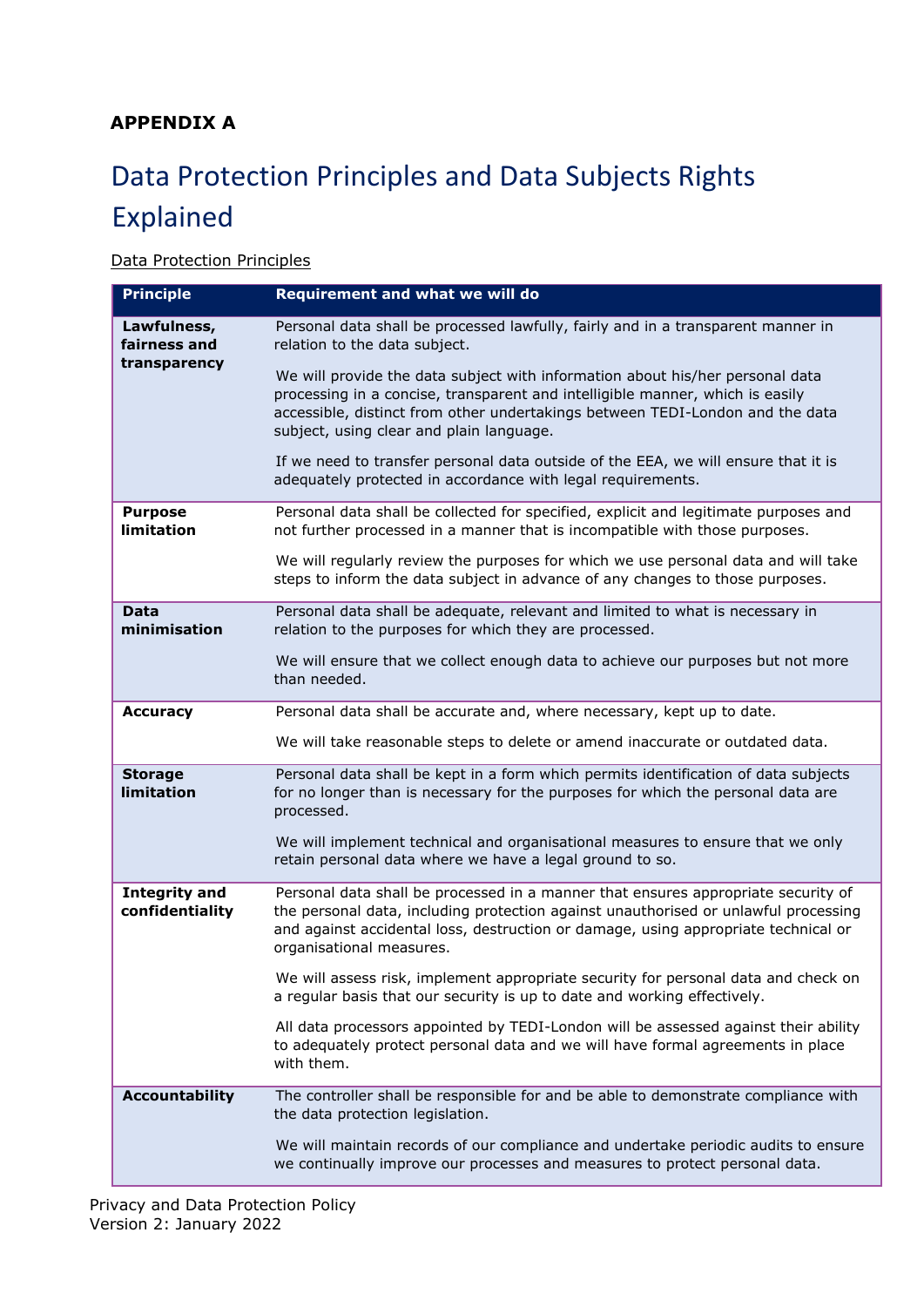Data Subject Rights

| <b>Right provided by GDPR</b>                                                                                                                                                                                                                                                                                                                                                                                                                                                    | <b>Notes</b>                                                                                                                                                                                                                                                                                                                                                                                                                                                                                                                                                                                                                                      |
|----------------------------------------------------------------------------------------------------------------------------------------------------------------------------------------------------------------------------------------------------------------------------------------------------------------------------------------------------------------------------------------------------------------------------------------------------------------------------------|---------------------------------------------------------------------------------------------------------------------------------------------------------------------------------------------------------------------------------------------------------------------------------------------------------------------------------------------------------------------------------------------------------------------------------------------------------------------------------------------------------------------------------------------------------------------------------------------------------------------------------------------------|
| <b>Right to be informed</b><br>We will provide privacy notices<br>when collecting personal data<br>from data subjects (via<br>websites, forms, emails)                                                                                                                                                                                                                                                                                                                           | If data is obtained directly from the data subject, the information<br>should be provided at the time of collection of the data.<br>If data is not obtained directly the information should be provided:<br>within a reasonable period of obtaining the data (within one<br>$\bullet$<br>month);<br>if the data are used to communicate with the data subject, at<br>$\bullet$<br>the latest, when the first communication takes place; and<br>if disclosure to another recipient is envisaged, at the latest,<br>$\bullet$<br>before the data are disclosed.                                                                                     |
| <b>Right of access</b><br>Data subjects have the right to<br>obtain:<br>confirmation that their data<br>is being processed;<br>access to their personal<br>data; and<br>other supplementary<br>information - this largely<br>corresponds to the<br>information that should be<br>provided in a privacy notice.                                                                                                                                                                   | Information must be provided without delay and at the latest within<br>one month of receipt. TEDI-London will be able to extend the<br>period of compliance by a further two months where requests are<br>complex or numerous. If so, we must inform the individual within<br>one month and explain why.<br>All requests must be passed immediately to the DPO.<br>This right only allows access to their personal data (with some<br>permissible exceptions).                                                                                                                                                                                    |
| <b>Right to rectification</b><br>Individuals are entitled to have<br>personal data rectified if it is<br>inaccurate or incomplete.                                                                                                                                                                                                                                                                                                                                               | We must respond within one month or, if the request is complex,<br>this can be extended by two months.<br>If we are not taking any action, we must explain why to the<br>individual, informing them of their right to complain to the<br>supervisory authority and to a judicial remedy.<br>All requests must be passed immediately to the DPO.                                                                                                                                                                                                                                                                                                   |
| <b>Right to erasure</b><br>A data subject may request the<br>erasure of personal data where:<br>the personal data:<br>is no longer necessary in<br>relation to the purpose for<br>which it was originally<br>collected/processed<br>was unlawfully processed<br>$\bullet$<br>has to be erased in order to<br>comply with a legal<br>obligation<br>is processed in relation to<br>the offer of information<br>society services to a child<br>the individual:<br>withdraws consent | We can refuse to comply with a request for erasure where the<br>personal data is processed:<br>to exercise the right of freedom of expression and information;<br>$\bullet$<br>to comply with a legal obligation or for the performance of a<br>$\bullet$<br>public interest task or exercise of official authority;<br>for public health purposes in the public interest;<br>$\bullet$<br>for archiving purposes in the public interest, scientific research<br>$\bullet$<br>historical research or statistical purposes; or<br>for the exercise or defence of legal claims.<br>$\bullet$<br>All requests must be passed immediately to the DPO. |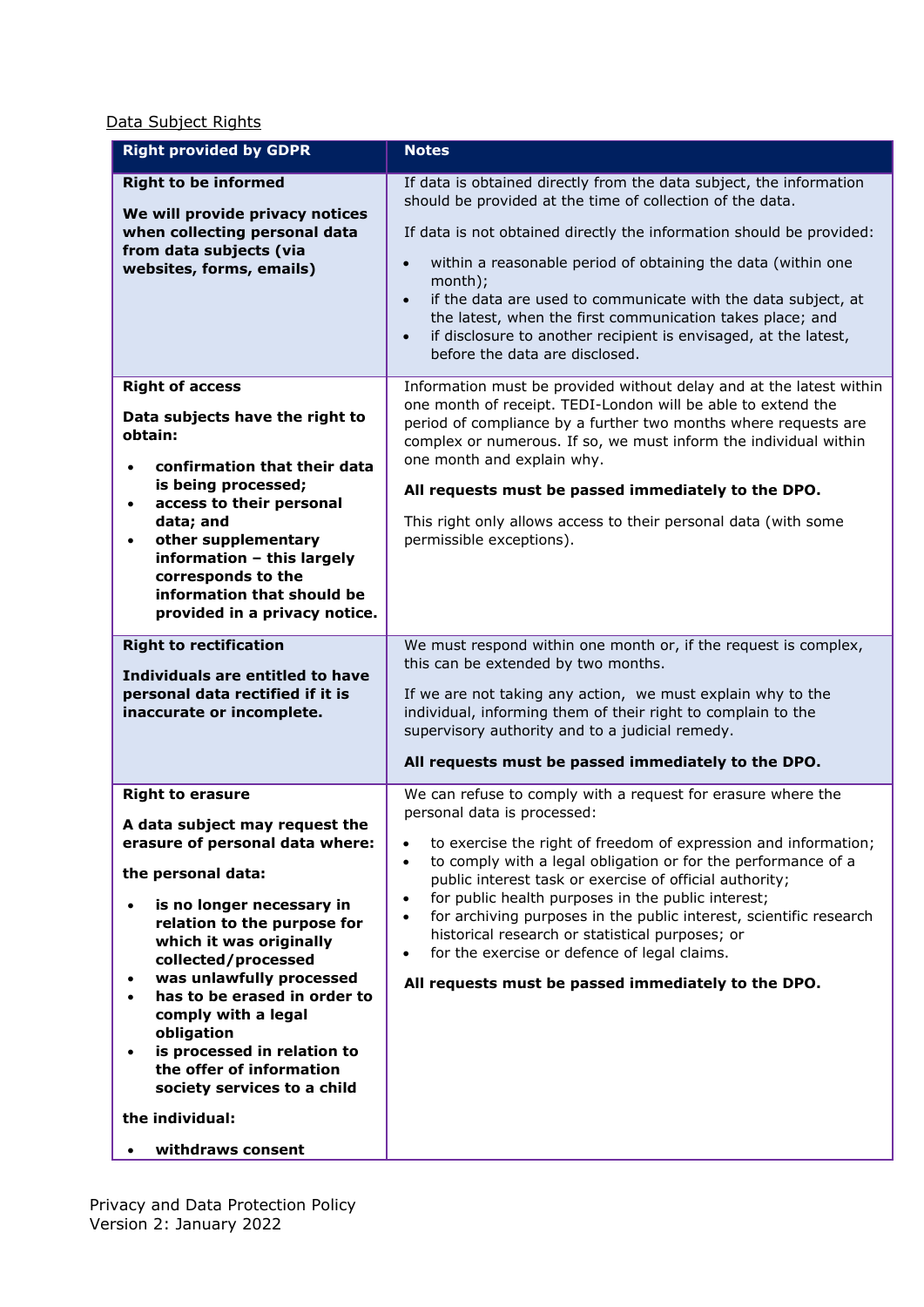| <b>Right provided by GDPR</b>                                                                                                                                                                                                                                                                                                                                                                                                                                                         | <b>Notes</b>                                                                                                                                                                                                                                                                                                                                                                                                      |
|---------------------------------------------------------------------------------------------------------------------------------------------------------------------------------------------------------------------------------------------------------------------------------------------------------------------------------------------------------------------------------------------------------------------------------------------------------------------------------------|-------------------------------------------------------------------------------------------------------------------------------------------------------------------------------------------------------------------------------------------------------------------------------------------------------------------------------------------------------------------------------------------------------------------|
| objects to the processing<br>and there is no overriding<br>legitimate interest for<br>continuing the processing                                                                                                                                                                                                                                                                                                                                                                       |                                                                                                                                                                                                                                                                                                                                                                                                                   |
| <b>Right to restrict processing</b>                                                                                                                                                                                                                                                                                                                                                                                                                                                   | We can continue to store the personal data, but may only further                                                                                                                                                                                                                                                                                                                                                  |
| Processing must be suppressed<br>where:<br>the individual contests the<br>accuracy of the personal<br>data;<br>an individual has objected<br>to the processing (where it<br>was necessary for<br>performance of a public<br>interest task or legitimate<br>interests);<br>processing is unlawful and<br>the individual requests<br>restriction instead of<br>erasure;<br>you no longer need the<br>personal data but the<br>individual requires the data<br>to establish, exercise or | process it:<br>with the data subject's consent;<br>$\bullet$<br>to establish, exercise, or defend legal claims;<br>$\bullet$<br>to protect the rights of another individual or legal entity; or<br>$\bullet$<br>for important public interest reasons.<br>$\bullet$<br>You must inform individuals when you decide to lift a restriction on<br>processing.<br>All requests must be passed immediately to the DPO. |
| defend a legal claim.                                                                                                                                                                                                                                                                                                                                                                                                                                                                 |                                                                                                                                                                                                                                                                                                                                                                                                                   |
| <b>Right to data portability</b>                                                                                                                                                                                                                                                                                                                                                                                                                                                      | The right to data portability only applies:                                                                                                                                                                                                                                                                                                                                                                       |
| This includes the right to:<br>receive a copy of the<br>personal data, free of                                                                                                                                                                                                                                                                                                                                                                                                        | to personal data that an individual has provided to a controller;<br>$\bullet$<br>where the processing is based on the individual's consent or for<br>$\bullet$<br>the performance of a contract; and<br>when processing is carried out by automated means.<br>$\bullet$                                                                                                                                          |
| charge, from the data<br>controller in a commonly<br>used and machine-readable<br>format and store it for<br>further personal use on a<br>private device;                                                                                                                                                                                                                                                                                                                             | We must respond without undue delay and within one month or, if<br>the request is complex or there are numerous requests, this can be<br>extended by two months. We must inform the individual of any<br>extension within one month of the receipt of the request and<br>explain why it is necessary.                                                                                                             |
| transmit the personal data<br>to another data controller;<br>and<br>have personal data<br>$\bullet$<br>transmitted directly from<br>one data controller to<br>another where technically<br>possible.                                                                                                                                                                                                                                                                                  | If we are not taking any action, we must explain why to the<br>individual, without undue delay and within one month, informing<br>them of their right to complain to the supervisory authority and to<br>a judicial remedy.<br>All requests must be passed immediately to the DPO.                                                                                                                                |
| <b>Right to object</b>                                                                                                                                                                                                                                                                                                                                                                                                                                                                | If processing for the performance of a legal task or legitimate                                                                                                                                                                                                                                                                                                                                                   |
| Individuals have the right to<br>object to:                                                                                                                                                                                                                                                                                                                                                                                                                                           | interests, individuals must have an objection on "grounds relating<br>to his or her particular situation".<br>We must stop processing the personal data unless:                                                                                                                                                                                                                                                   |
| processing based on                                                                                                                                                                                                                                                                                                                                                                                                                                                                   |                                                                                                                                                                                                                                                                                                                                                                                                                   |
| legitimate interests or the<br>performance of a task in the<br>public interest/exercise of                                                                                                                                                                                                                                                                                                                                                                                            | we can demonstrate compelling legitimate grounds for<br>$\bullet$<br>processing, which override the interests, rights and freedoms of<br>the individual; or                                                                                                                                                                                                                                                       |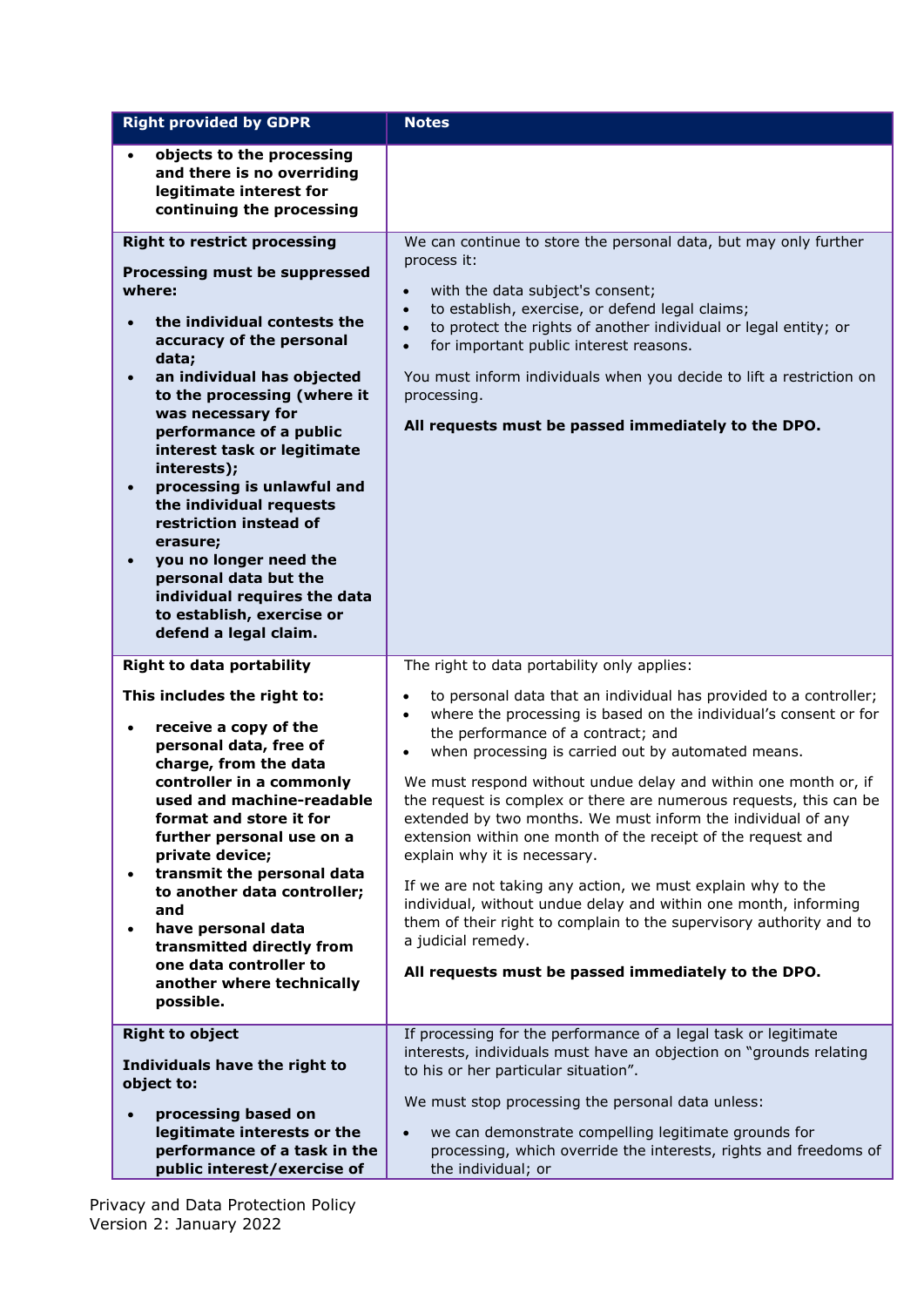| <b>Right provided by GDPR</b>                                                                                                                               | <b>Notes</b>                                                                                                                                                                                                                                                                                       |
|-------------------------------------------------------------------------------------------------------------------------------------------------------------|----------------------------------------------------------------------------------------------------------------------------------------------------------------------------------------------------------------------------------------------------------------------------------------------------|
| official authority (including<br>profiling);                                                                                                                | the processing is for the establishment, exercise or defence of<br>$\bullet$<br>legal claims.                                                                                                                                                                                                      |
| direct marketing (including<br>$\bullet$<br>profiling); and<br>processing for purposes of<br>$\bullet$<br>scientific/historical<br>research and statistics. | If processing for the performance of a legal task or legitimate<br>interests or for direct marketing purposes:                                                                                                                                                                                     |
|                                                                                                                                                             | We must inform individuals of their right to object "at the point<br>$\bullet$<br>of first communication" and in the privacy notice.<br>This must be "explicitly brought to the attention of the data<br>$\bullet$<br>subject and presented clearly and separately from any other<br>information". |
|                                                                                                                                                             | If processing for direct marketing purposes, there are no<br>exemptions or grounds to refuse.                                                                                                                                                                                                      |
|                                                                                                                                                             | If we receive an objection to processing for direct marketing<br>purposes:                                                                                                                                                                                                                         |
|                                                                                                                                                             | we must stop processing personal data for direct marketing on<br>receipt; and<br>we must deal the objection at any time and free of charge.<br>$\bullet$                                                                                                                                           |
|                                                                                                                                                             | If processing for research purposes, individuals must have "grounds<br>relating to his or her particular situation" in order to object.                                                                                                                                                            |
|                                                                                                                                                             | We are not required to comply with an objection if we are<br>conducting research where the processing of personal data is<br>necessary for the performance of a public interest task.                                                                                                              |
|                                                                                                                                                             | If our processing activities fall into any of the specified categories<br>and are carried out online, we must offer a way for individuals to<br>object online.                                                                                                                                     |
|                                                                                                                                                             | All requests must be passed immediately to the DPO.                                                                                                                                                                                                                                                |
| Rights in relation to automated                                                                                                                             | The right does not apply if the decision:                                                                                                                                                                                                                                                          |
| decision making and profiling                                                                                                                               | is necessary for entering into or performance of a contract<br>$\bullet$                                                                                                                                                                                                                           |
| Individuals have the right not to<br>be subject to a decision when:                                                                                         | between us and the individual;<br>is authorised by law (eg for the purposes of fraud or tax                                                                                                                                                                                                        |
| it is based on automated<br>$\bullet$                                                                                                                       | evasion prevention);<br>is based on explicit consent; or<br>$\bullet$                                                                                                                                                                                                                              |
| processing; and<br>it produces a legal effect or<br>$\bullet$                                                                                               | does not have a legal or similarly significant effect on the<br>$\bullet$<br>individual.                                                                                                                                                                                                           |
| a similarly significant effect<br>on the individual.                                                                                                        | We must ensure that individuals are able to:                                                                                                                                                                                                                                                       |
|                                                                                                                                                             | obtain human intervention;<br>express their point of view; and<br>obtain an explanation of the decision and challenge it.                                                                                                                                                                          |
|                                                                                                                                                             | All requests must be passed immediately to the DPO.                                                                                                                                                                                                                                                |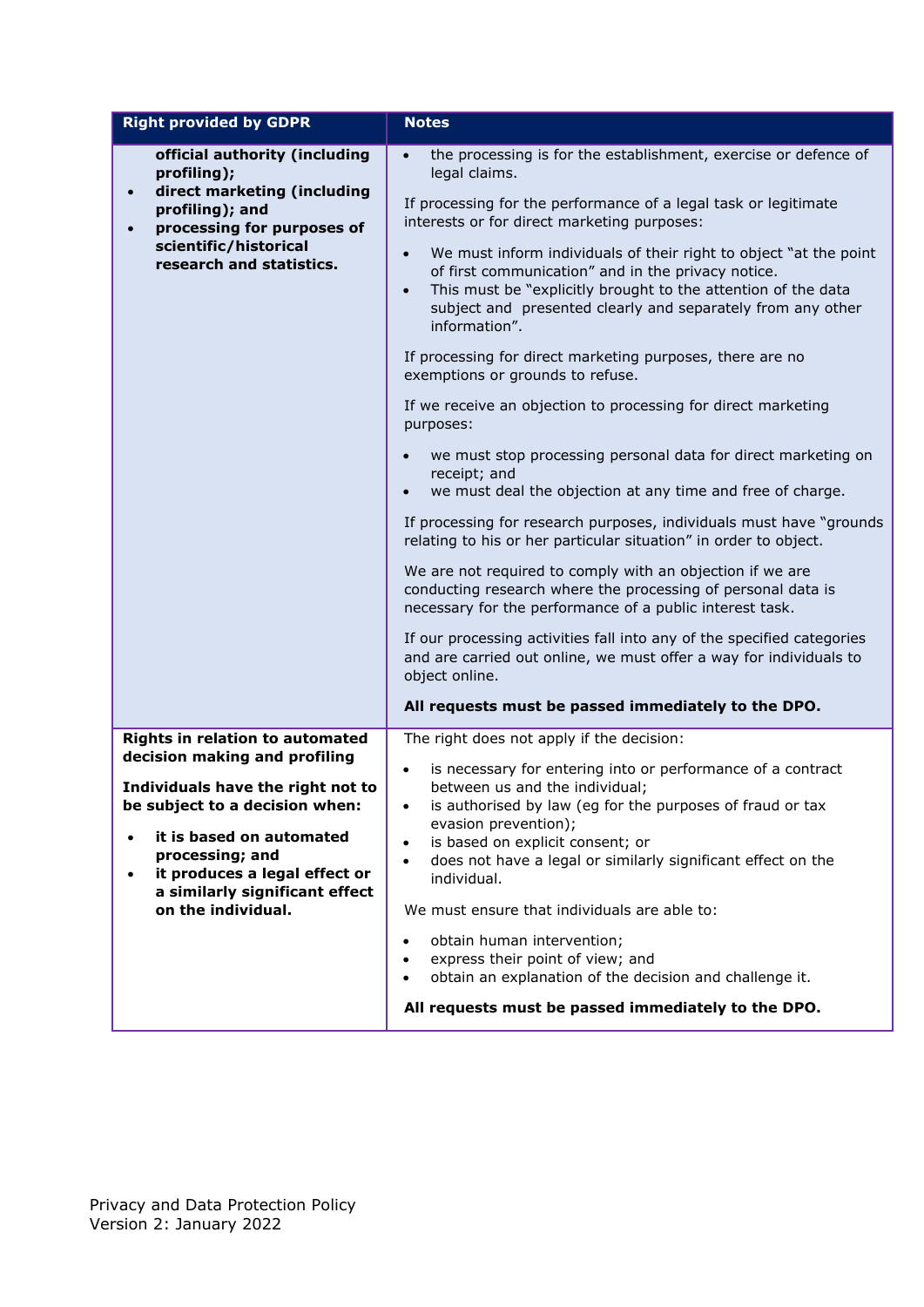# <span id="page-19-1"></span><span id="page-19-0"></span>Data Protection Impact Assessment (DPIA)

#### **Primary contacts for advice and guidance:**

Nancy Huggett **David Minahan** David Minahan Director of Resources **IT Services** TEDI-London TEDI-London 07821 733715 07585 100085

Data Protection Officer Chief Information Officer [dpo@tedi-london.ac.uk](mailto:dpo@tedi-london.ac.uk) c/[o dpo@tedi-london.ac.uk](mailto:dpo@tedi-london.ac.uk)

#### **Summary**

A Data Protection Impact Assessment (DPIA) is a process to help you identify and minimise the data protection risks of a project or process.

You must conduct a DPIA for processing that is likely to result in a high risk to individuals. It is also good practice to do a DPIA for any other major project which requires the processing of personal data.

You should fill out the DPIA at the start of any major project involving the use of personal data, or if you are making a significant change to an existing process. The final outcomes should be integrated back into your project plan. Further Information: [https://ico.org.uk/for-organisations/guide-to-data](https://ico.org.uk/for-organisations/guide-to-data-protection/guide-to-the-general-data-protection-regulation-gdpr/accountability-and-governance/data-protection-impact-assessments/)[protection/guide-to-the-general-data-protection-regulation-gdpr/accountability-and-governance/data-protection-impact](https://ico.org.uk/for-organisations/guide-to-data-protection/guide-to-the-general-data-protection-regulation-gdpr/accountability-and-governance/data-protection-impact-assessments/)[assessments/](https://ico.org.uk/for-organisations/guide-to-data-protection/guide-to-the-general-data-protection-regulation-gdpr/accountability-and-governance/data-protection-impact-assessments/)

#### **Screening questions**

These questions are intended to help you decide whether a DPIA is necessary. **Answering 'yes' to any of these questions is an indication that a DPIA is required**. You can expand on your answers as the project / process develops if you need to.

- 1. Will the project / process involve the collection of new information about individuals?
- 2. Will the project / process compel individuals to provide information about themselves?
- 3. Will information about individuals be disclosed to organisations or people who have not previously had routine access to the information?
- 4. Are you using information about individuals for a purpose it is not currently used for, or in a way it is not currently used?
- 5. Does the project / process involve you using new technology that might be perceived as being privacy intrusive? For example, the use of biometrics or facial recognition.
- 6. Will the project / process result in you making decisions or taking action against individuals in ways that can have a significant impact on them?
- 7. Is the information about individuals of a kind particularly likely to raise privacy concerns or expectations? For example, health records, criminal records or other information that people would consider to be private.

Privacy and Data Protection Policy Version 2: January 2022 8. Will the project / process require you to contact individuals in ways that they may find intrusive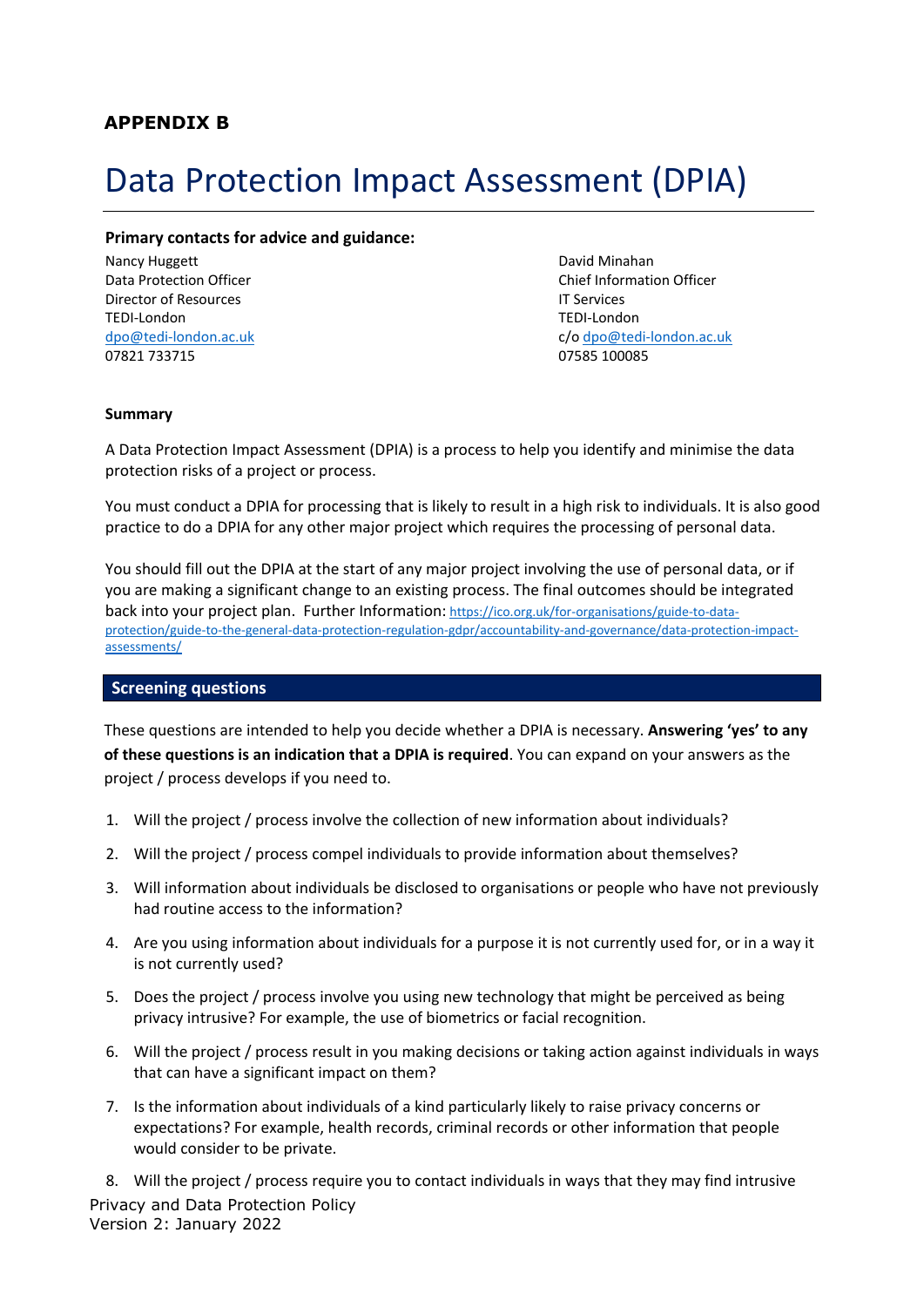# Submitting controller details

| Name of controller | TEDI-London           |
|--------------------|-----------------------|
| Title of DPO       | Director of Resources |
| Name of DPO        | Nancy Huggett         |

## Step 1: Identify the need for a DPIA

Explain broadly what project aims to achieve and what type of processing it involves. You may find it helpful to refer or link to other documents, such as a project proposal. Summarise why you identified the need for a DPIA.

# Step 2: Describe the processing

**Describe the nature of the processing:** how will you collect, use, store and delete data? What is the source of the data? Will you be sharing data with anyone? You might find it useful to refer to a flow diagram or other way of describing data flows. What types of processing identified as likely high risk are involved?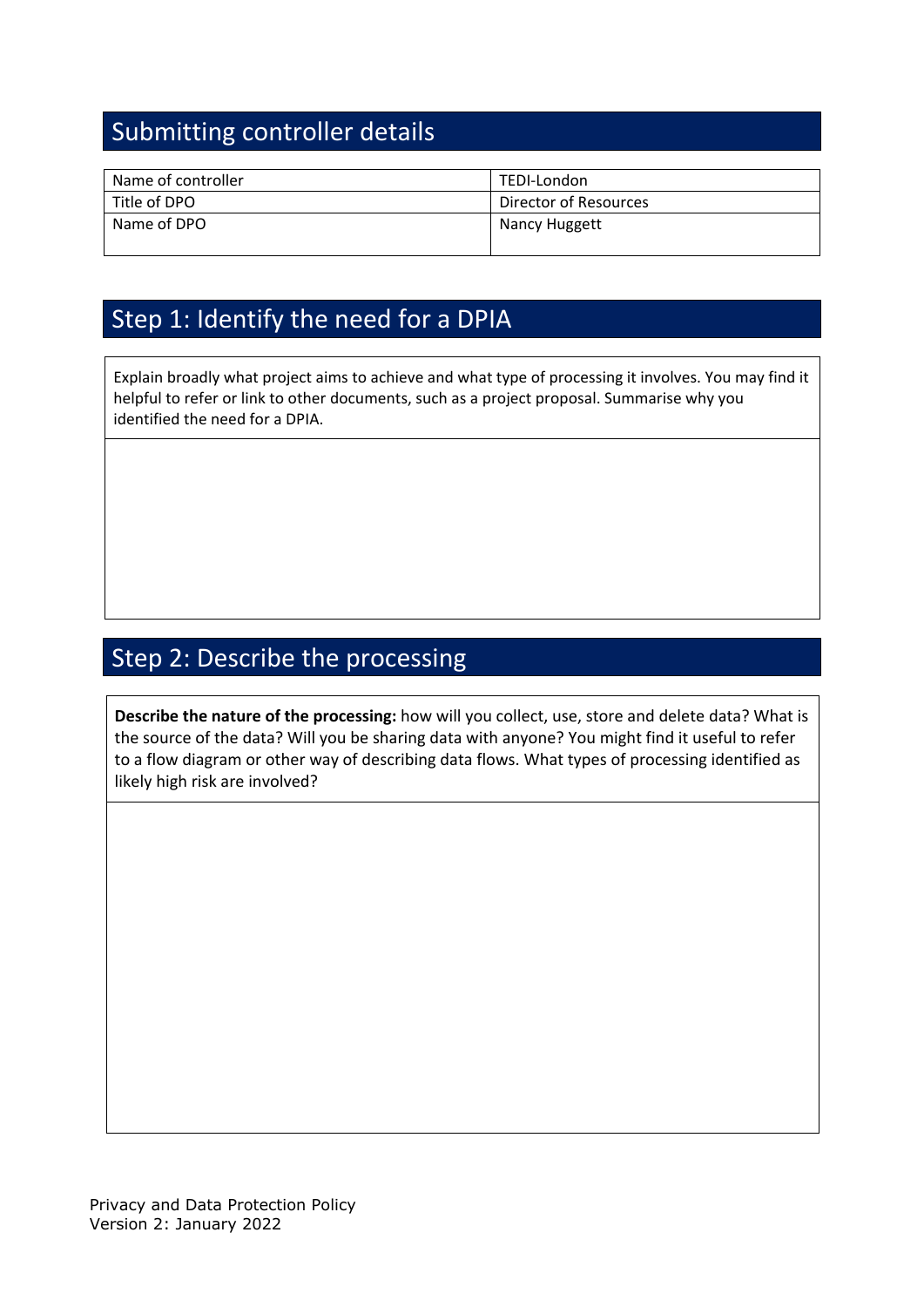**Describe the scope of the processing:** what is the nature of the data, and does it include special category or criminal offence data? How much data will you be collecting and using? How often? How long will you keep it? How many individuals are affected? What geographical area does it cover?

*The GDPR defines special category data as:*

- *personal data revealing racial or ethnic origin;*
- *personal data revealing political opinions;*
- *personal data revealing religious or philosophical beliefs;*
- *personal data revealing trade union membership;*
- *genetic data;*
- *biometric data (where used for identification purposes);*
- *data concerning health;*
- *data concerning a person's sex life; and*
- *data concerning a person's sexual orientation.*

*This does not include personal data about criminal allegations, proceedings or convictions, as separate rules apply. For further information, please see our separate guidance on [criminal offence data.](https://ico.org.uk/for-organisations/guide-to-data-protection/guide-to-the-general-data-protection-regulation-gdpr/lawful-basis-for-processing/criminal-offence-data/)*

**Describe the context of the processing:** what is the nature of your relationship with the individuals? How much control will they have? Would they expect you to use their data in this way? Do they include children or other vulnerable groups? Are there prior concerns over this type of processing or security flaws? Is it novel in any way? What is the current state of technology in this area? Are there any current issues of public concern that you should factor in? Are you signed up to any approved code of conduct or certification scheme (once any have been approved)?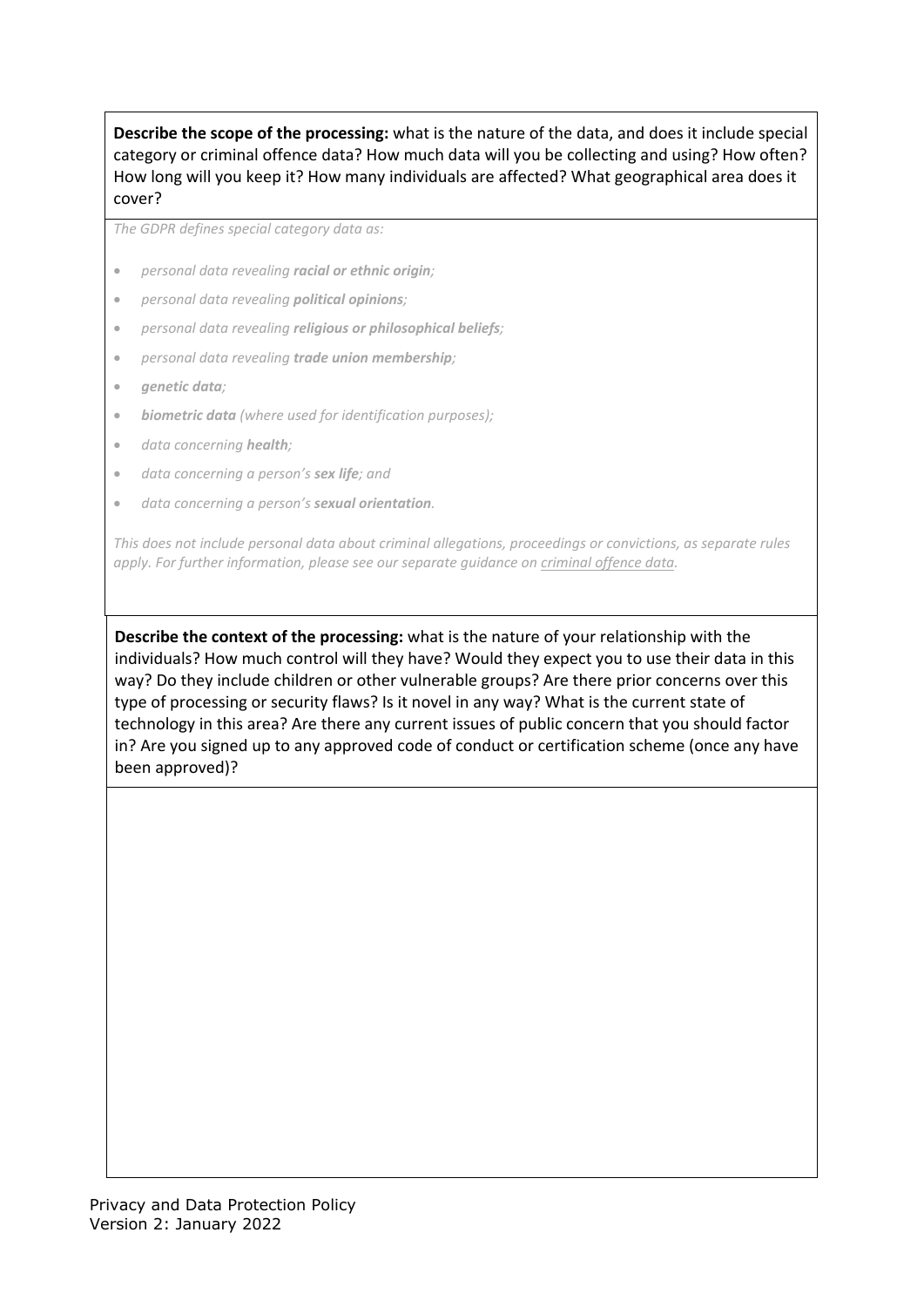**Describe the purposes of the processing:** what do you want to achieve? What is the intended effect on individuals? What are the benefits of the processing – for you, and more broadly?

# Ste p 3: Consultation process

**Consider how to consult with relevant stakeholders:** describe when and how you will seek individuals' views – or justify why it's not appropriate to do so. Who else do you need to involve within your organisation? Do you need to ask your processors to assist? Do you plan to consult information security experts, or any other experts?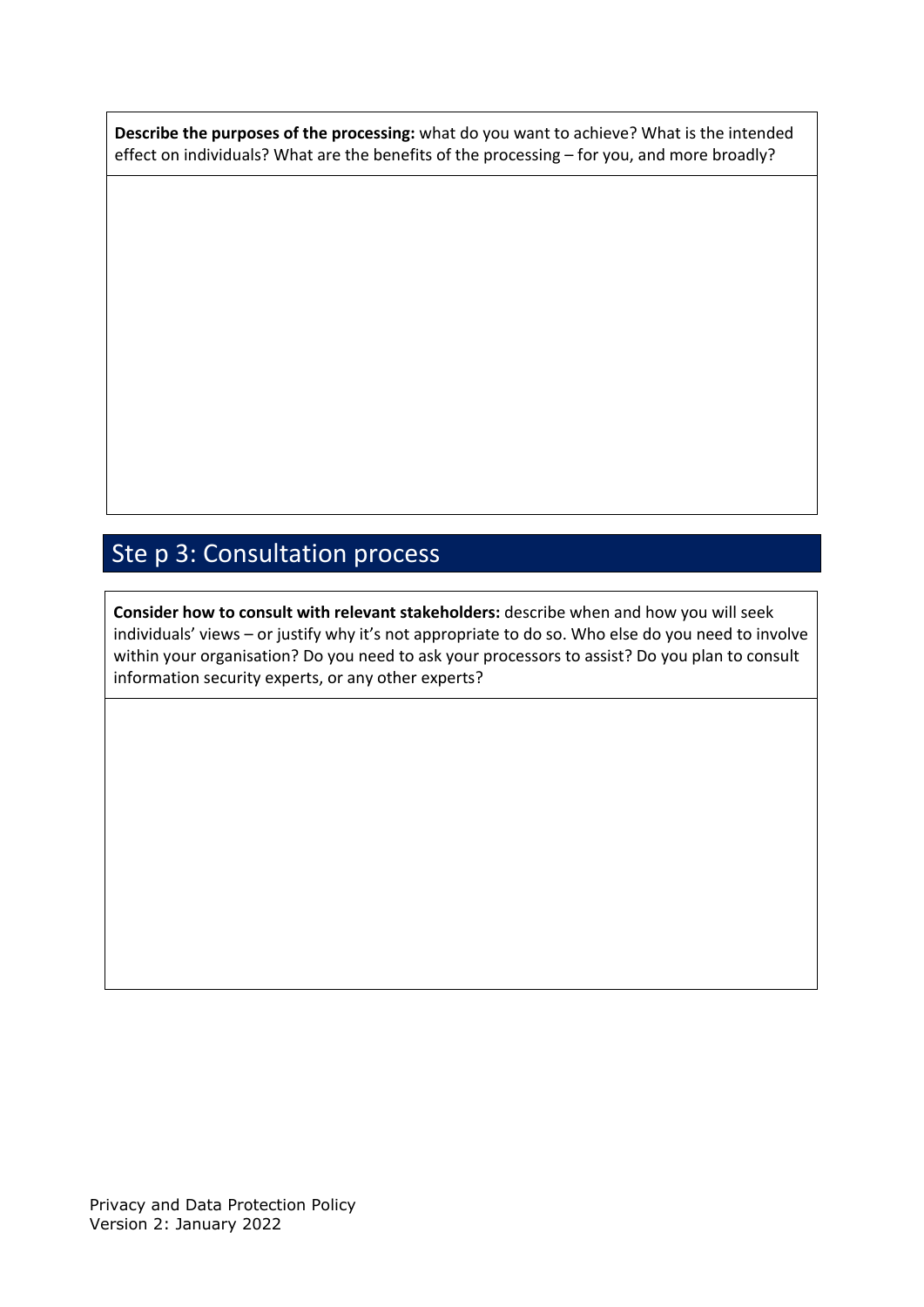## Step 4: Assess necessity and proportionality

**Describe compliance and proportionality measures, in particular:** what is your lawful basis for processing? Does the processing actually achieve your purpose? Is there another way to achieve the same outcome? How will you prevent function creep? How will you ensure data quality and data minimisation? What information will you give individuals? How will you help to support their rights? What measures do you take to ensure processors comply? How do you safeguard any international transfers?

*The lawful bases for processing are set out in Article 6 of the GDPR. At least one of these must apply whenever you process personal data:*

*(a) Consent: the individual has given clear consent for you to process their personal data for a specific purpose. (b) Contract: the processing is necessary for a contract you have with the individual, or because they have asked you to take specific steps before entering into a contract.*

*(c) Legal obligation: the processing is necessary for you to comply with the law (not including contractual obligations).*

*(d) Vital interests: the processing is necessary to protect someone's life.*

*(e) Public task: the processing is necessary for you to perform a task in the public interest or for your official functions, and the task or function has a clear basis in law.*

*(f) Legitimate interests: the processing is necessary for your legitimate interests or the legitimate interests of a third party, unless there is a good reason to protect the individual's personal data which overrides those legitimate interests. (This cannot apply if you are a public authority processing data to perform your official tasks.)*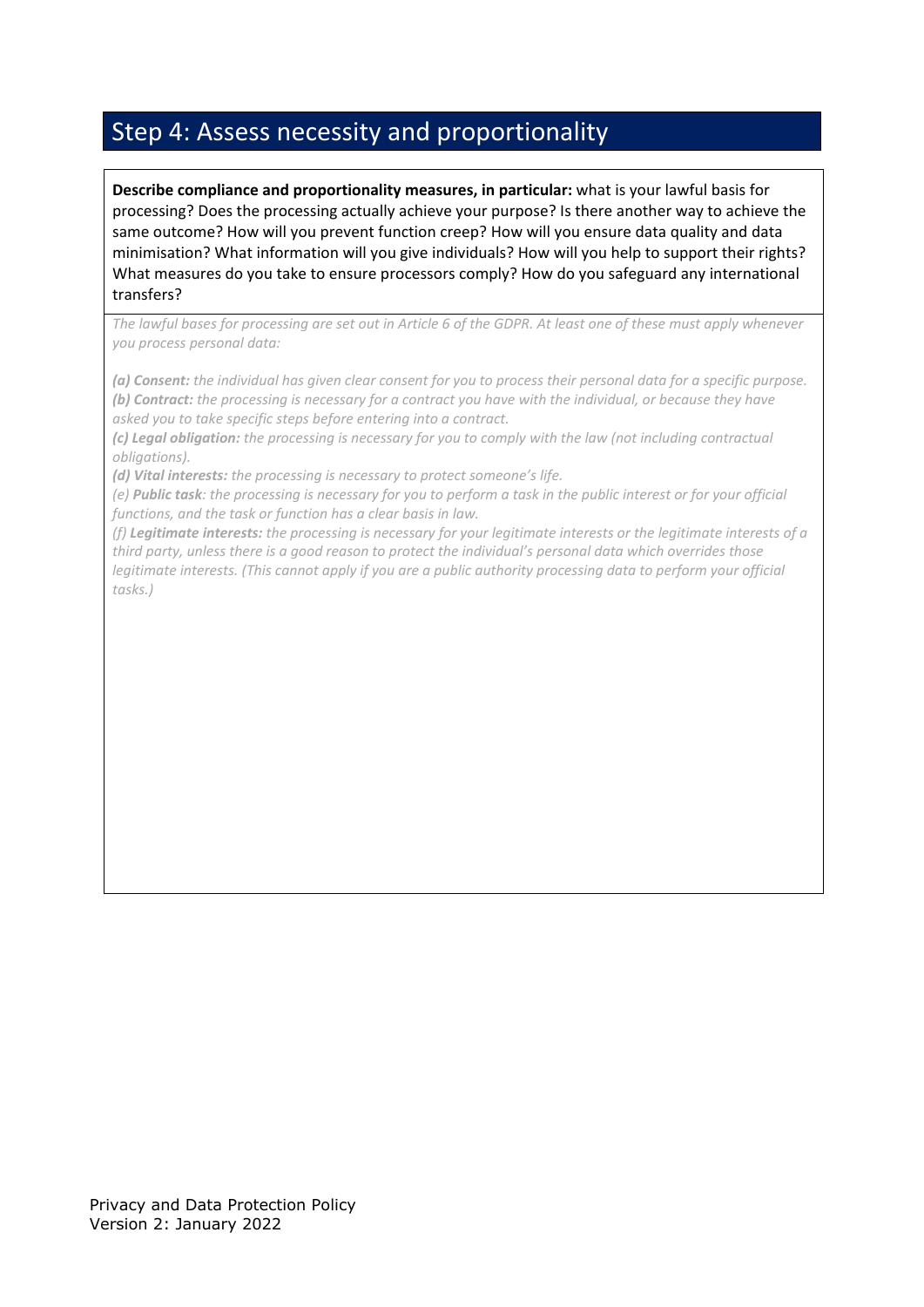# Step 5: Identify and assess risks

| Describe source of risk and nature of potential impact on<br>individuals. Include associated compliance and corporate risks as<br>necessary. | Likelihood<br>of harm                 | Severity of<br>harm                  | <b>Overall risk</b>       |
|----------------------------------------------------------------------------------------------------------------------------------------------|---------------------------------------|--------------------------------------|---------------------------|
|                                                                                                                                              | Remote,<br>possible<br>or<br>probable | Minimal,<br>significant<br>or severe | Low,<br>medium or<br>high |
|                                                                                                                                              |                                       |                                      |                           |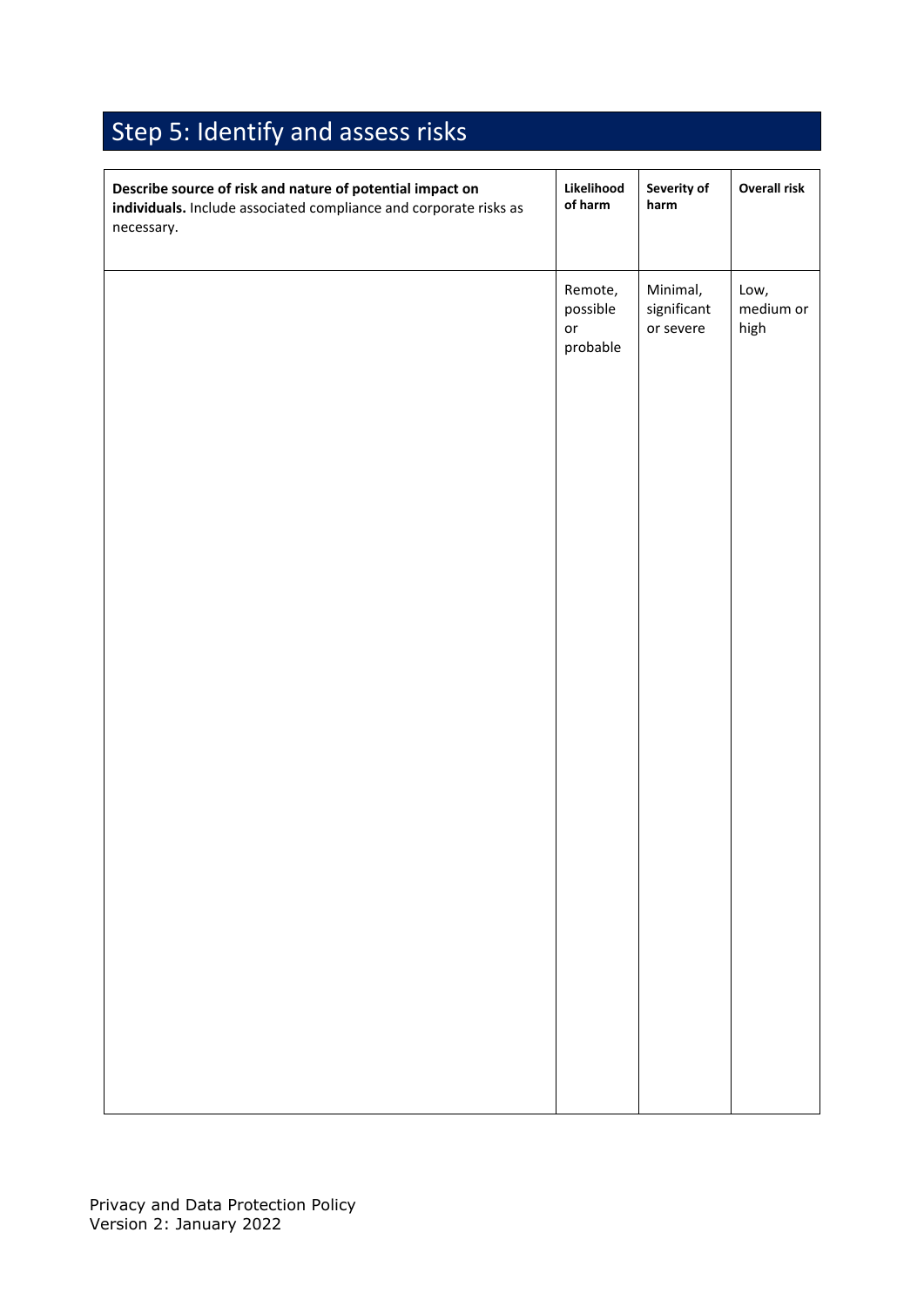# Step 6: Identify measures to reduce risk

| <b>Risk</b> | Options to reduce or eliminate risk | <b>Effect on risk</b>             | <b>Residual risk</b> | <b>Measure</b><br>approved |
|-------------|-------------------------------------|-----------------------------------|----------------------|----------------------------|
|             |                                     | Eliminated<br>reduced<br>accepted | Low medium<br>high   | Yes/no                     |
|             |                                     |                                   |                      |                            |
|             |                                     |                                   |                      |                            |
|             |                                     |                                   |                      |                            |
|             |                                     |                                   |                      |                            |
|             |                                     |                                   |                      |                            |
|             |                                     |                                   |                      |                            |
|             |                                     |                                   |                      |                            |

**Identify additional measures you could take to reduce or eliminate risks identified as medium or**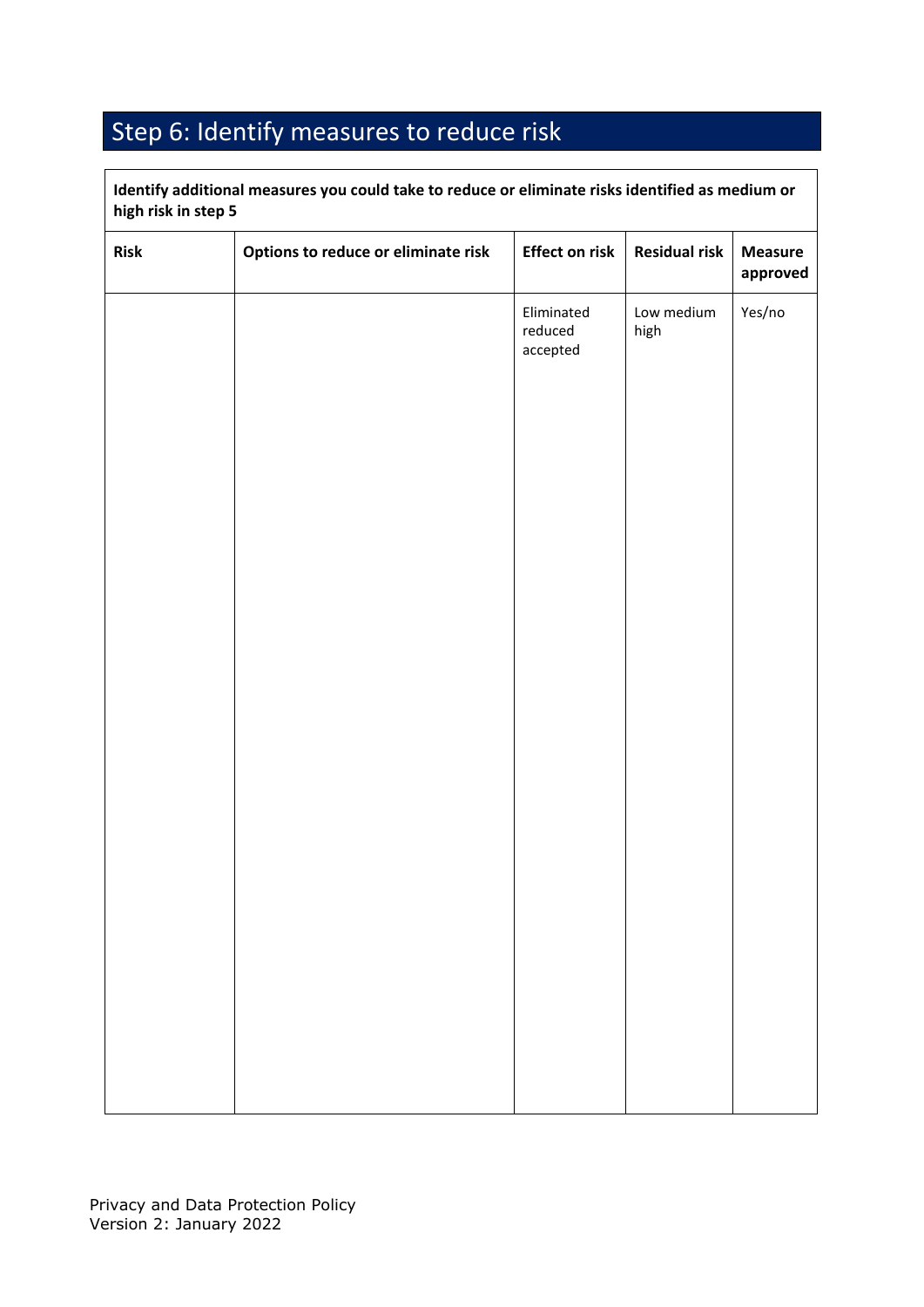# Step 7: Sign off and record outcomes

| Item                                          | Name/position/date | <b>Notes</b>                                                                                |
|-----------------------------------------------|--------------------|---------------------------------------------------------------------------------------------|
| Measures approved by:                         |                    | Integrate actions back into<br>project plan, with date and<br>responsibility for completion |
| Residual risks approved by:                   |                    | If accepting any residual high<br>risk, consult the ICO before going<br>ahead               |
| DPO advice provided:                          |                    | DPO should advise on<br>compliance, step 6 measures and<br>whether processing can proceed   |
| Summary of DPO advice:                        |                    |                                                                                             |
|                                               |                    |                                                                                             |
|                                               |                    |                                                                                             |
|                                               |                    |                                                                                             |
| DPO advice accepted or                        |                    | If overruled, you must explain                                                              |
| overruled by:                                 |                    | your reasons                                                                                |
| Comments:                                     |                    |                                                                                             |
|                                               |                    |                                                                                             |
|                                               |                    |                                                                                             |
|                                               |                    |                                                                                             |
| <b>Consultation responses</b><br>reviewed by: |                    | If your decision departs from<br>individuals' views, you must<br>explain your reasons       |
| Comments:                                     |                    |                                                                                             |
|                                               |                    |                                                                                             |
|                                               |                    |                                                                                             |
| This DPIA will kept under<br>review by:       |                    | The DPO should also review<br>ongoing compliance with<br><b>DPIA</b>                        |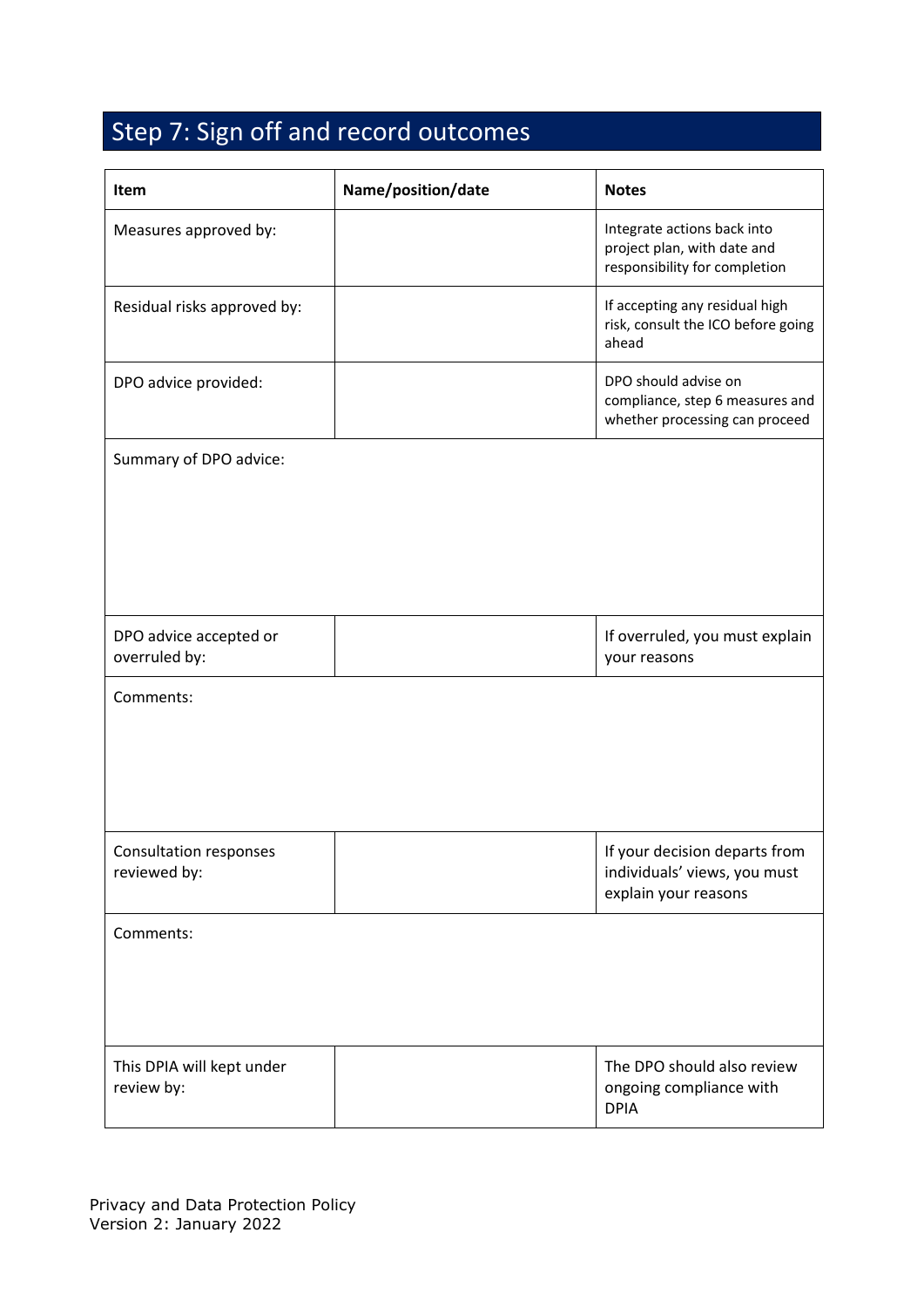## <span id="page-27-0"></span>**APPENDIX C**

# <span id="page-27-1"></span>Personal Data Breach Reporting Form and Examples

Actual and suspected personal data breaches should be reported using the form below. Examples of persona data breaches are listed below. It you are in doubt, make a report.

Human error

- Personal data emailed, posted or handed to the wrong recipient
- Excessive/non-essential personal data provided to otherwise valid recipients
- Personal data received in error
- Loss of hard copy material containing personal data
- Loss of any TEDI-London data storage device, regardless of the data it contains, e.g. laptop, PC, USB drive, tablet, removable hard drive, smart phone or other portable device (NOTE: Loss of any privately-owned devices should only be reported if they contain personal data related to university activities)
- Unauthorised publication of personal data onto a website or social media channel

#### Theft

- Theft of hard copy material containing personal data
- Theft of any TEDI-London data storage device, regardless of the data it contains, e.g. laptop, PC, USB drive, tablet, removable hard drive, smart phone or other portable device (NOTE: Theft of any privately-owned devices should only be reported if they contain personal data related to university activities)

Malicious intent

- Attempts (either failed or successful) to gain unauthorised access to university systems, e.g. hacking
- Virus or other malicious malware attacks (suspected or actual)
- Compromised user accounts, e.g. disclosure of user login details through phishing
- Information obtained by deception ("blagging")
- Deliberate leaking of personal data

#### Malfunctions

- Failure of software or hardware leading to personal data loss
- Damage or loss of personal data due to fire, flood, power surge or other physical damage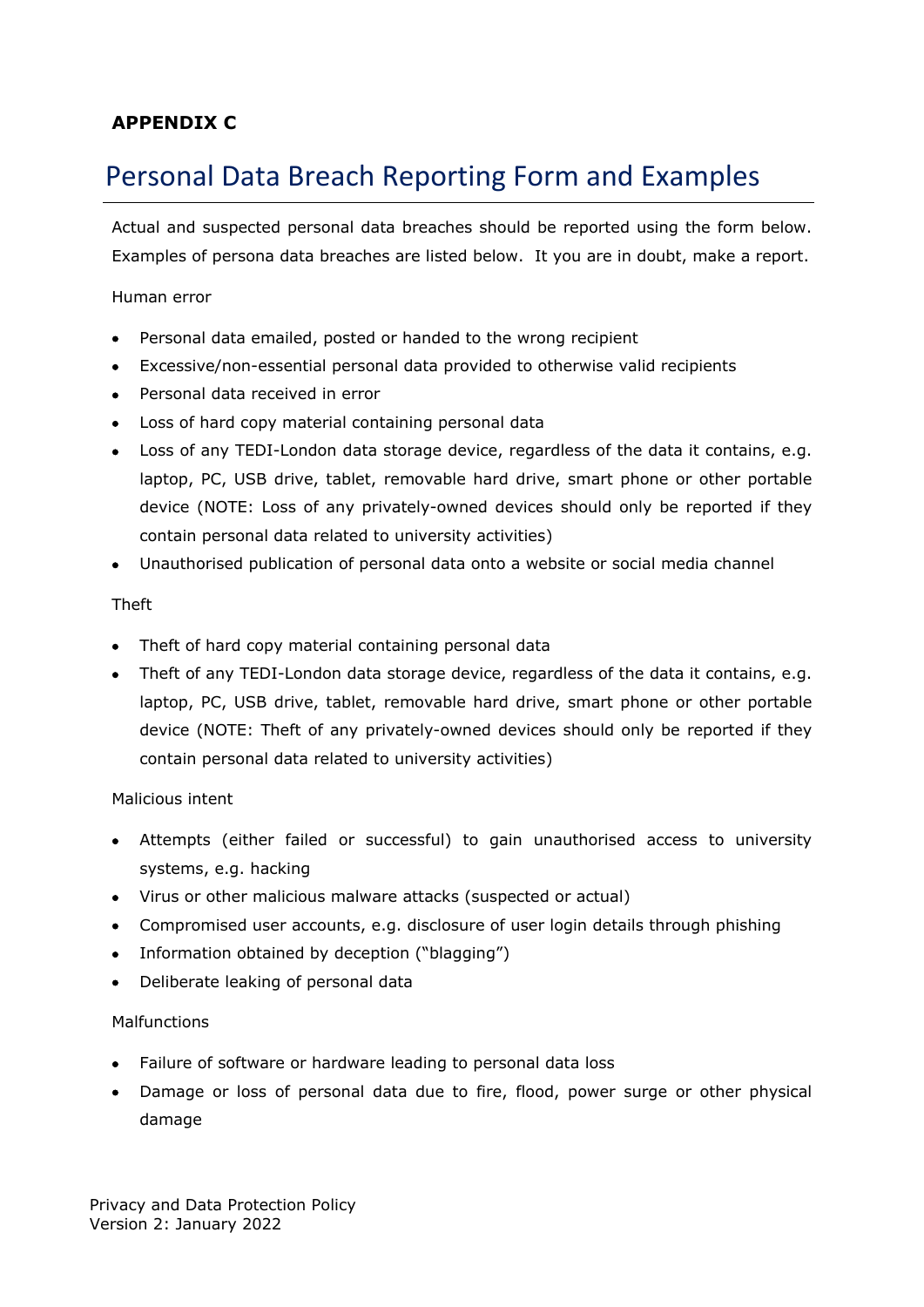## **Personal Data Breach Reporting Form**

This form should be completed by a TEDI-London staff member who experiences, or discovers a data breach, or their line manager, and sent to the Data Protection Officer [\(dpo@tedi](mailto:dpo@tedi-london.ac.uk)[london.ac.uk\)](mailto:dpo@tedi-london.ac.uk) and, where IT related, the Chief Information Officer as soon as possible following discovery of the incident.

Please send the form even if you cannot complete all the questions as any missing answers can be provided as and when the information becomes available. Please note that circulation of this form and any related documents must be restricted to those directly involved in investigating the incident and that no data subjects should be referred to by name in this report.

| Your details                                                                                                                                                                                                                                                                                                                                                                                                                                                                                               |  |
|------------------------------------------------------------------------------------------------------------------------------------------------------------------------------------------------------------------------------------------------------------------------------------------------------------------------------------------------------------------------------------------------------------------------------------------------------------------------------------------------------------|--|
| Name and role title                                                                                                                                                                                                                                                                                                                                                                                                                                                                                        |  |
| Email                                                                                                                                                                                                                                                                                                                                                                                                                                                                                                      |  |
| Telephone                                                                                                                                                                                                                                                                                                                                                                                                                                                                                                  |  |
| Date of Report                                                                                                                                                                                                                                                                                                                                                                                                                                                                                             |  |
| Details of the data breach:                                                                                                                                                                                                                                                                                                                                                                                                                                                                                |  |
| Questions in <b>BOLD</b> must be answered                                                                                                                                                                                                                                                                                                                                                                                                                                                                  |  |
| Time and date breach was identified and by<br>whom                                                                                                                                                                                                                                                                                                                                                                                                                                                         |  |
| Description of incident - include time, date,<br>location, how the incident occurred etc                                                                                                                                                                                                                                                                                                                                                                                                                   |  |
| If there has been a delay in reporting this<br>incident please explain why                                                                                                                                                                                                                                                                                                                                                                                                                                 |  |
| Details of any third-party service providers involved<br>in the breach                                                                                                                                                                                                                                                                                                                                                                                                                                     |  |
| What measures were in place to prevent an incident<br>of this nature occurring (e.g. encryption, back-ups,<br>procedures, training)                                                                                                                                                                                                                                                                                                                                                                        |  |
| Please provide extracts/links to any policies and<br>procedures considered relevant to this incident                                                                                                                                                                                                                                                                                                                                                                                                       |  |
| Personal Data Compromised:                                                                                                                                                                                                                                                                                                                                                                                                                                                                                 |  |
| Questions in <b>BOLD</b> must be answered                                                                                                                                                                                                                                                                                                                                                                                                                                                                  |  |
| Type of personal data compromised (please<br>provide examples and/or as much detail as<br>possible)                                                                                                                                                                                                                                                                                                                                                                                                        |  |
| Sensitive personal data compromised (specify<br>which, if any) Sensitive personal data =<br>race/ethnicity, political/religious beliefs, Trade<br>Union membership, physical/mental health or<br>condition, sexuality/sex life, criminal offence,<br>genetic data, biometric data where processed to<br>uniquely identify an individual. For the purposes of<br>data breach management, other information such<br>as bank account details should also be classed as<br>sensitive due to the risk of fraud. |  |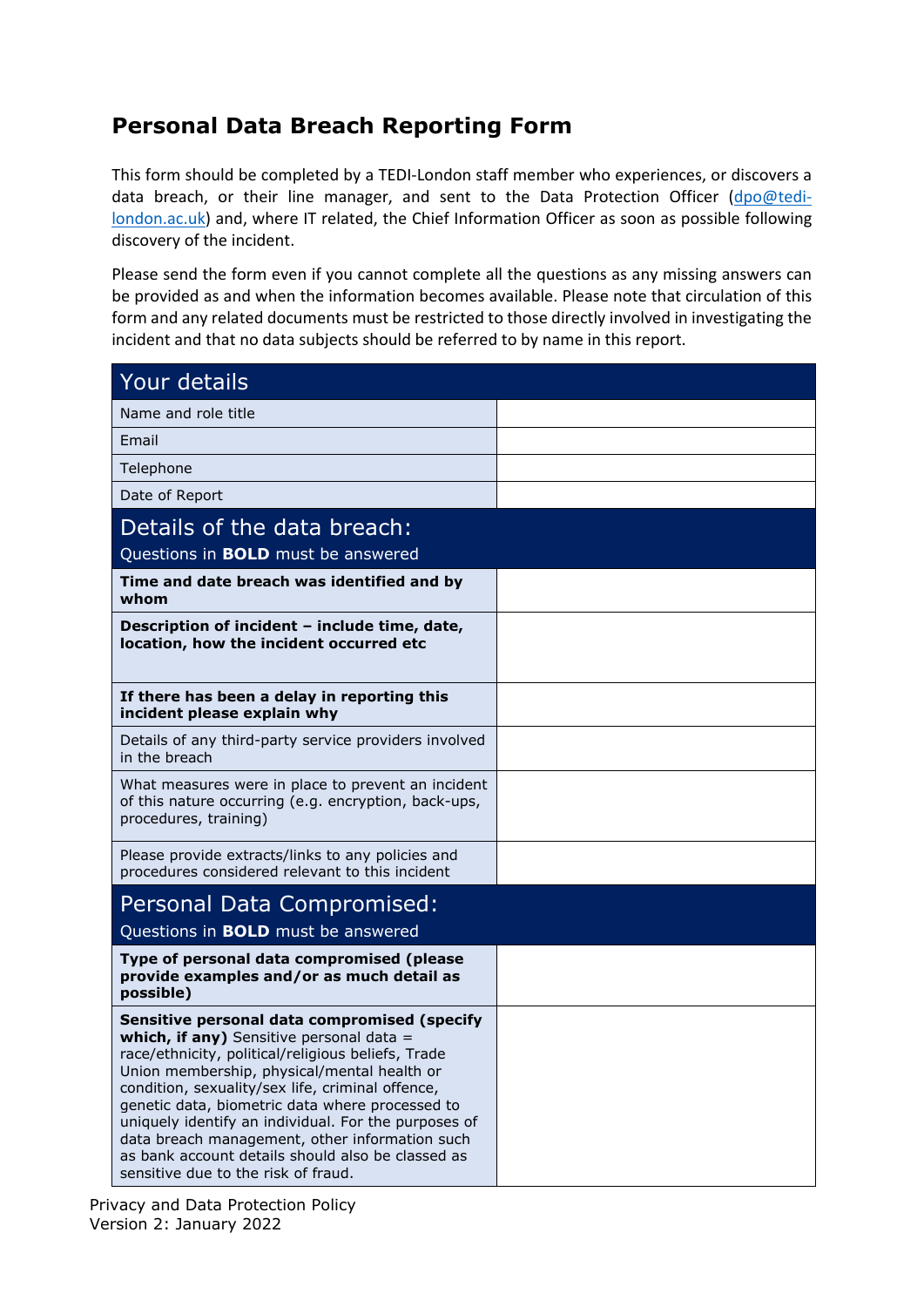| Potential adverse consequences for the<br>individuals - what are they, how serious or<br>substantial are they and how likely are they to<br>occur?                                                                                                             |  |
|----------------------------------------------------------------------------------------------------------------------------------------------------------------------------------------------------------------------------------------------------------------|--|
| Number of individuals whose personal data has<br>been compromised                                                                                                                                                                                              |  |
| Volume of data/records involved                                                                                                                                                                                                                                |  |
| Type of individuals whose data has been<br>compromised (e.g. students, staff, alumni,<br>community / industry partners, job applicants etc)                                                                                                                    |  |
| Are the affected individuals aware that the incident<br>has occurred?                                                                                                                                                                                          |  |
| Have any affected individuals complained about the<br>incident?                                                                                                                                                                                                |  |
| Incident Management: Containment and Recovery:                                                                                                                                                                                                                 |  |
| Questions in <b>BOLD</b> must be answered                                                                                                                                                                                                                      |  |
| Is the breach contained or ongoing?                                                                                                                                                                                                                            |  |
| What steps were/will be taken to contain the<br>breach?                                                                                                                                                                                                        |  |
| When was the breach contained?                                                                                                                                                                                                                                 |  |
| If data lost or stolen, what steps are being<br>taken to recover the data? If already<br>recovered, when was the data recovered?                                                                                                                               |  |
| Who has been informed of the breach (both inside<br>and outside of TEDI-London)                                                                                                                                                                                |  |
| Details of regulatory bodies or collaborative<br>partners who may need to be informed                                                                                                                                                                          |  |
| Has there been any media coverage of the incident?<br>If so provide details                                                                                                                                                                                    |  |
| Training and Prevention of Incident Re-occurring                                                                                                                                                                                                               |  |
| Has the person(s) responsible for or involved with<br>the breach completed TEDI-London's Data<br>Protection flick learning training? If so, when was<br>this completed?                                                                                        |  |
| What steps can be taken to minimise the possibility<br>of a repeat of such an incident?                                                                                                                                                                        |  |
| To be completed by the Data Protection Officer                                                                                                                                                                                                                 |  |
| Overall assessment of incident:<br>(a) no risk to the data subject;<br>(b) risk* to the data subject; or<br>(c) high risk** to the data subject? Provide brief<br>explanation for decision. $*Risk = must notifyICO$<br>**High risk = must notify data subject |  |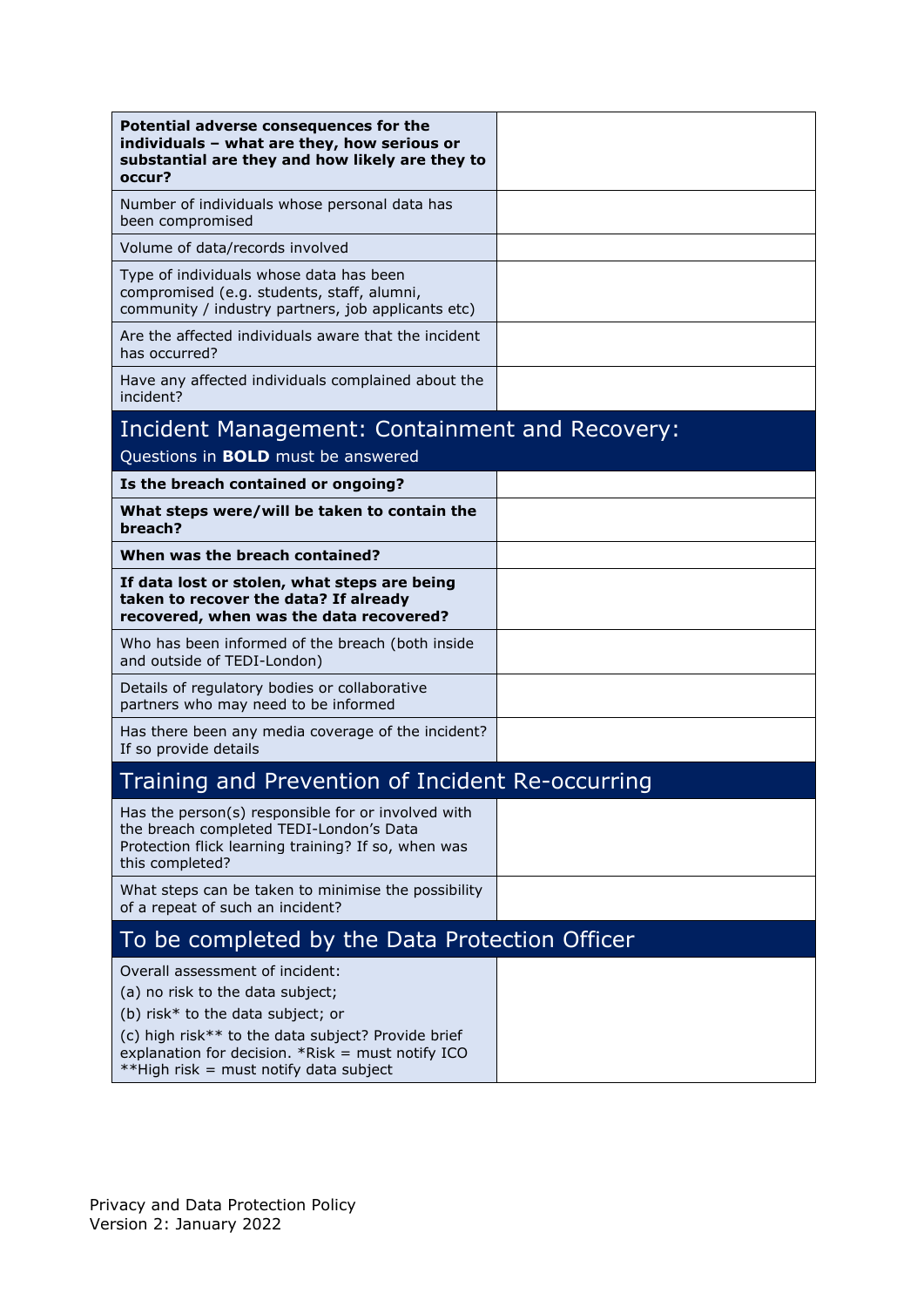|                                                                                                                                                                                                                                                                                                                                                                                                                                          | Student Data ROPA - last reviewed January 2022                                                                                     |                                                                                                                                                                                                                                                                                                                                                                                                   |                                                                                         |                                                                                                                                                                                                                                                                                                                                                                                         |                                                                                                                                                                                                                                                                                                                           |                                                             |                                                                                                                                                                                                                                                                                                                                                                                                                                                                                                                                                                                                                                                                                                                                                  |                                                  |                                                                                    |
|------------------------------------------------------------------------------------------------------------------------------------------------------------------------------------------------------------------------------------------------------------------------------------------------------------------------------------------------------------------------------------------------------------------------------------------|------------------------------------------------------------------------------------------------------------------------------------|---------------------------------------------------------------------------------------------------------------------------------------------------------------------------------------------------------------------------------------------------------------------------------------------------------------------------------------------------------------------------------------------------|-----------------------------------------------------------------------------------------|-----------------------------------------------------------------------------------------------------------------------------------------------------------------------------------------------------------------------------------------------------------------------------------------------------------------------------------------------------------------------------------------|---------------------------------------------------------------------------------------------------------------------------------------------------------------------------------------------------------------------------------------------------------------------------------------------------------------------------|-------------------------------------------------------------|--------------------------------------------------------------------------------------------------------------------------------------------------------------------------------------------------------------------------------------------------------------------------------------------------------------------------------------------------------------------------------------------------------------------------------------------------------------------------------------------------------------------------------------------------------------------------------------------------------------------------------------------------------------------------------------------------------------------------------------------------|--------------------------------------------------|------------------------------------------------------------------------------------|
| <b>Category of personal data</b>                                                                                                                                                                                                                                                                                                                                                                                                         | data                                                                                                                               | Source of the Why we process it                                                                                                                                                                                                                                                                                                                                                                   | How long we keep it                                                                     | Our lawful basis for<br>processing                                                                                                                                                                                                                                                                                                                                                      | Details relating to lawful<br>basis (where applicable)                                                                                                                                                                                                                                                                    | <b>Special</b><br>category<br>grounds                       | Special category- details of public Criminal<br>interest etc (where appropriate)                                                                                                                                                                                                                                                                                                                                                                                                                                                                                                                                                                                                                                                                 | conviction/cri<br>minal<br>allegation<br>grounds | <b>Criminal conviction/criminal</b><br>allegation grounds (further<br>information) |
| Your dates of attendance, course<br>of study and outcome of your<br>studies, results of examinations.<br>assessments, awards, scholarships<br>and prizes conferred. Records of<br>your student status, including<br>whether you are on the visiting<br>student programme and whether<br>you are a full-time or part-time<br>student. Records of your name,<br>gender/preferred title, official<br>headshot/passport style<br>photograph. | We generate<br>this data about<br>you.                                                                                             | So that we have a record of your results, as a<br>record of your academic progression and if we<br>are later asked for a reference or verification of<br>your attendance. So that we can administer and<br>provide your course.                                                                                                                                                                   | Permanently.                                                                            | Processing is necessary for<br>performance of our contract with interest in processing this data<br>you.<br>Processing is necessary for the<br>performance of a task carried<br>out in the public interest.<br>Processing is necessary for the<br>purposes of our or someone<br>else's legitimate interests, except<br>where overridden by your data<br>protection rights and freedoms. | TEDI-London has a legitimate N/A<br>so that it can deliver your<br>course.                                                                                                                                                                                                                                                |                                                             |                                                                                                                                                                                                                                                                                                                                                                                                                                                                                                                                                                                                                                                                                                                                                  | N/A                                              |                                                                                    |
| Information about your health<br>dietary requirements and/or<br>disabilities, and records of<br>decisions we make taking that<br>information into account.                                                                                                                                                                                                                                                                               | data from you.<br>data from third for medical or<br>medical<br>professionals<br>that you ask to<br>provide us with<br>information. | We obtain this When we consider what reasonable adjustments For 6 years after the end of the academic year<br>to make to our provision of accommodation,<br>catering or teaching or we need to take account<br>We obtain this   of any dietary requirements you have (whether<br>parties, such as belief reasons), or where there is a medical<br>need and any decisions that we take as a result | you cease to be a registered student.                                                   | Processing is necessary for the<br>purposes of our or someone<br>else's legitimate interests, except<br>where overridden by your data<br>protection rights and freedoms<br>Processing is necessary for<br>compliance with a legal<br>obligation.                                                                                                                                        | TEDI-London has a legitimate Substantial<br>interest in taking such<br>information into account when under the UK<br>it makes decisions that may<br>affect your health, wellbeing or Act 2018.<br>ability to participate.<br>Processing is also necessary<br>for compliance with equality<br>law, and/or food safety law. | public interest                                             | Where TEDI-London processes<br>special category data for these<br>purposes, the processing is necessary<br>Data Protection for the prevention of a breach of its<br>obligations under the Equality Act<br>2010 and/or under health and safety<br>legislation. The processing is<br>necessary for reasons of substantial<br>public interest, namely that TEDI-<br>London must comply with its statutory<br>obligations concerning equality and<br>to make reasonable adjustments, and<br>to comply with its health and safety<br>obligations.<br>The processing is also necessary for<br>the exercise of a protective function.<br>In both cases, the processing must be<br>carried out without consent so as not<br>to prejudice those purposes. | N/A                                              |                                                                                    |
| Information about your ethnicity,<br>health, religion or philosophical<br>beliefs and/or sexuality processed<br>for the purposes of identifying or<br>keeping under review the<br>existence or absence of equality of<br>opportunity or treatment, with a<br>view to enabling such equality to<br>be promoted or maintained.                                                                                                             | data from you.                                                                                                                     | We obtain this For equality monitoring purposes.                                                                                                                                                                                                                                                                                                                                                  | For 6 years after the end of the academic year<br>you cease to be a registered student. | Processing is necessary for the<br>purposes of our or someone<br>else's legitimate interests, except<br>where overridden by your data<br>protection rights and freedoms.                                                                                                                                                                                                                | TEDI-London and its students<br>have a legitimate interest in<br>monitoring and promoting<br>equality of opportunity.                                                                                                                                                                                                     | Substantial<br>public interest<br>under the UK<br>Act 2018. | The processing is necessary for<br>equality of opportunity or treatment<br>purposes in accordance with the<br>Data Protection conditions and safeguards specified in<br>the Data Protection Act 2018, with a<br>view to promoting or maintaining<br>such equality.                                                                                                                                                                                                                                                                                                                                                                                                                                                                               | N/A                                              |                                                                                    |
| Records of student performance,<br>attendance and conduct. This<br>includes records of student self-<br>assessment.                                                                                                                                                                                                                                                                                                                      | data from you.<br>We generate<br>this data about<br>you.                                                                           | We obtain this To help develop and guide you during your<br>studies, our staff monitor and assess your<br>contributions in grup teaching sessions including<br>your written work, provide feedback and may<br>ask you to self-assess your progress.                                                                                                                                               | Permanently.                                                                            | Processing is necessary for<br>performance of our contract with interest in keeping such<br>you.<br>Processing is necessary for the<br>purposes of our or someone<br>else's legitimate interests, except<br>where overridden by your data<br>protection rights and freedoms.                                                                                                            | TEDI-London has a legitimate N/A<br>records to help develop and<br>guide students during their<br>studies.                                                                                                                                                                                                                |                                                             |                                                                                                                                                                                                                                                                                                                                                                                                                                                                                                                                                                                                                                                                                                                                                  | N/A                                              |                                                                                    |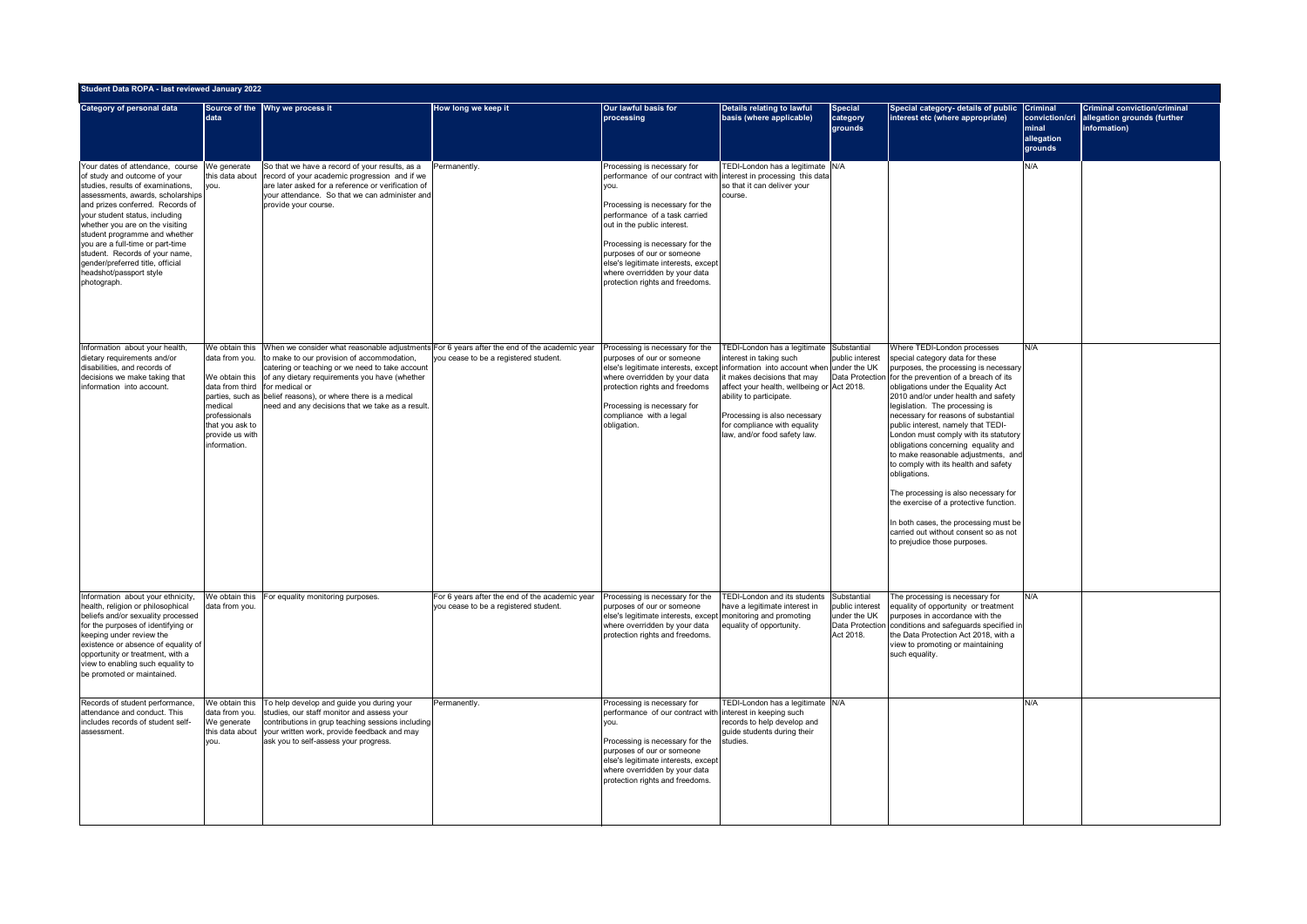| <b>Category of personal data</b>                                                                                                                                                                                                                                                                                                                                                                                    | <b>data</b>                                                        | Source of the Why we process it                                                                                                                                               | How long we keep it                                                                                                                                                                         | Our lawful basis for<br>processing                                                                                                                                                                                                                                                                                                                                                                                              | <b>Details relating to lawful</b><br>basis (where applicable)                                                                                                                                                                                                                                                                                                                                                                                                                          | Special<br>category<br>grounds                                                 | Special category- details of public Criminal<br>interest etc (where appropriate)                                                                                                                                                                                                                                                                                                                                                                                                                                                                                                                                                 | conviction/cri<br><b>Iminal</b><br>allegation<br>grounds                                              | <b>Criminal conviction/criminal</b><br>allegation grounds (further<br>information)                                                                                                                                                                                                                                                                                                                                                                                                                                                                                                                                 |
|---------------------------------------------------------------------------------------------------------------------------------------------------------------------------------------------------------------------------------------------------------------------------------------------------------------------------------------------------------------------------------------------------------------------|--------------------------------------------------------------------|-------------------------------------------------------------------------------------------------------------------------------------------------------------------------------|---------------------------------------------------------------------------------------------------------------------------------------------------------------------------------------------|---------------------------------------------------------------------------------------------------------------------------------------------------------------------------------------------------------------------------------------------------------------------------------------------------------------------------------------------------------------------------------------------------------------------------------|----------------------------------------------------------------------------------------------------------------------------------------------------------------------------------------------------------------------------------------------------------------------------------------------------------------------------------------------------------------------------------------------------------------------------------------------------------------------------------------|--------------------------------------------------------------------------------|----------------------------------------------------------------------------------------------------------------------------------------------------------------------------------------------------------------------------------------------------------------------------------------------------------------------------------------------------------------------------------------------------------------------------------------------------------------------------------------------------------------------------------------------------------------------------------------------------------------------------------|-------------------------------------------------------------------------------------------------------|--------------------------------------------------------------------------------------------------------------------------------------------------------------------------------------------------------------------------------------------------------------------------------------------------------------------------------------------------------------------------------------------------------------------------------------------------------------------------------------------------------------------------------------------------------------------------------------------------------------------|
| Requests for assistance with<br>academic matters, such as<br>applications for special<br>examination arrangements,<br>requests for extensions to written<br>work and submission of<br>extenuating circumstances.<br>Decision-making about such<br>requests and records of actions<br>taken.                                                                                                                         | data from you.<br>We generate<br>this data about<br>/ou.           | We obtain this We process this information and make<br>decisions about you when you ask us to, and in<br>accordance with TEDI-London's policies relating<br>to such requests. | For 6 years after the end of the academic year<br>you cease to be a registered student.                                                                                                     | Processing is necessary for<br>performance of our contract with<br>you.<br>Processing is necessary for the<br>purposes of our or someone<br>else's legitimate interests, except<br>where overridden by your data<br>protection rights and freedoms.<br>Processing is necessary for the<br>performance of a task carried<br>out in the public interest.<br>Processing is necessary for<br>compliance with a legal<br>obligation. | TEDI-London has a legitimate<br>interest in ensuring that such<br>requests for assistance are<br>considered pursuant to its<br>procedures and in accordance<br>with relevant legislation.                                                                                                                                                                                                                                                                                              | Substantial<br>public interest<br>under the UK<br>Data Protection<br>Act 2018. | Where TEDI-London processes<br>special category data for these<br>purposes, the processing is necessary<br>for the prevention of a breach of its<br>obligations under the Equality Act<br>2010. The processing is necessary<br>for reasons of substantial public<br>interest, namely that TEDI-London<br>must comply with its statutory<br>obligations concerning equality and to<br>make reasonable adjustments<br>The processing is also necessary for<br>the exercise of a protective function.<br>In both cases, the processing must be<br>carried out without consent so as not<br>to prejudice those purposes.             |                                                                                                       |                                                                                                                                                                                                                                                                                                                                                                                                                                                                                                                                                                                                                    |
| Records of requests and bookings<br>for rooms and facilities for events<br>held by students/student societies,<br>including records of any decisions<br>TEDI-London makes pursuant to<br>its obligation to take such steps as<br>are reasonably practicable to<br>ensure that freedom of speech<br>within the law is secured for<br>members, students and employees<br>of TEDI-London and for visiting<br>speakers. | data from you.<br>We generate<br>this data about<br>vou.           | We obtain this As part of the system for providing facilities to<br>students and student societies.                                                                           | Records will be retained for one year from the<br>date on which a decision is made.                                                                                                         | Processing is necessary for the<br>purposes of our or someone<br>else's legitimate interests, except<br>where overridden by your data<br>protection rights and freedoms<br>Processing is necessary for the<br>performance of a task carried<br>out in the public interest.<br>Processing is necessary for<br>compliance with a legal<br>obligation.                                                                             | TEDI-London has a legitimate<br>interest in ensuring that such<br>requests and bookings are<br>considered pursuant to its<br>procedures and in accordance<br>with relevant legislation.<br>TEDI-London has a legal<br>obligation under the Education<br>(No 2) Act 1986 to take such<br>steps as are reasonably<br>practicable to ensure that<br>freedom of speech within the<br>law is secured for members,<br>students and employees of<br>TEDI-London and for visiting<br>speakers. | Substantial<br>public interest<br>under the UK<br>Data Protection<br>Act 2018. | Where TEDI-London processes<br>special category data for these<br>purposes, the processing is necessary condition in<br>for the prevention of a breach of its<br>obligations under the Education (No<br>2) Act 1986. The processing is<br>necessary for reasons of substantial<br>public interest, namely that TEDI-<br>London must comply with its statutory<br>obligations concerning freedom of<br>speech within the law.<br>The processing is also necessary for<br>the exercise of a protective function.<br>In both cases, the processing must be<br>carried out without consent so as not<br>to prejudice those purposes. | The processing<br>meets a<br>Part 2 of<br>Schedule 1 to<br>the Data<br><b>Protection Act</b><br>2018. | Where TEDI-London processes special<br>category data for these purposes, the<br>processing is necessary for the<br>prevention of a breach of its obligations<br>under the Education (No 2) Act 1986.<br>The processing is necessary for<br>reasons of substantial public interest,<br>namely that TEDI-London must comply<br>with its statutory<br>obligations concerning freedom of<br>speech within the law.<br>The processing is also necessary for<br>the exercise of a protective function.<br>In both cases, the processing must be<br>carried out without consent so as not to<br>prejudice those purposes. |
| Financial information including<br>your contact information and<br>details of invoicing and payment<br>(including payment information<br>such as credit card or banking<br>payment information) of fees,<br>rooms and use of sporting and<br>other facilities as we have<br>arranged with you.                                                                                                                      | data from you. services.<br>We generate<br>this data about<br>you. | We obtain this In order to provide your course and associated Records of outstanding payments will be                                                                         | retained until they are paid in full.<br>Records relating to invoicing will be retained for<br>six years after the date on which the invoice<br>was raised to comply with HMRC requirements | Processing is necessary for<br>performance of our contract with<br>you.                                                                                                                                                                                                                                                                                                                                                         |                                                                                                                                                                                                                                                                                                                                                                                                                                                                                        |                                                                                |                                                                                                                                                                                                                                                                                                                                                                                                                                                                                                                                                                                                                                  |                                                                                                       |                                                                                                                                                                                                                                                                                                                                                                                                                                                                                                                                                                                                                    |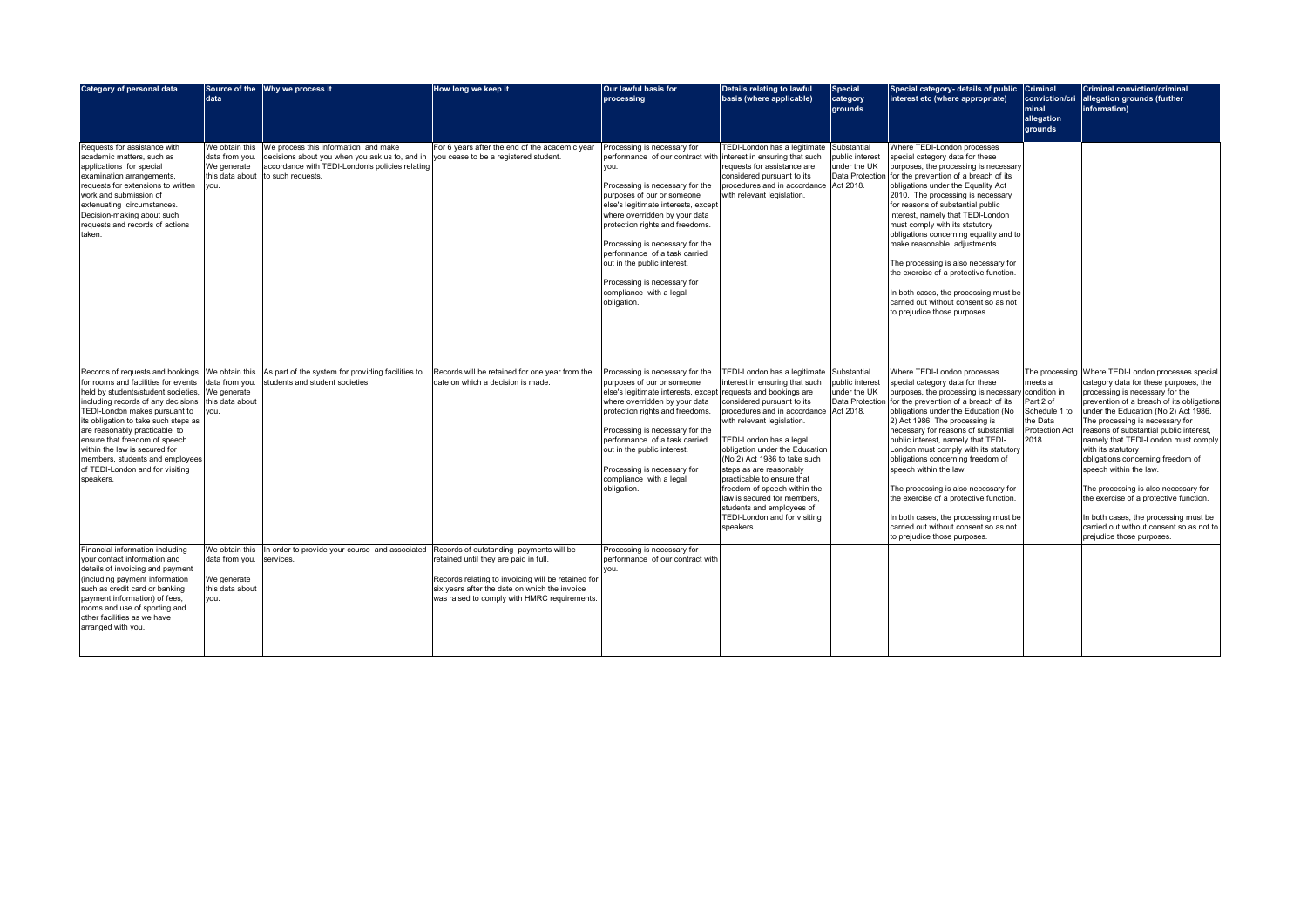| <b>Category of personal data</b>                                                                                                                                                                                                                                                                                                                                                                                                                                                                                                                                               | data                                                                                                                                          | Source of the Why we process it                                                                                                                                                                                                                         | How long we keep it                                                                                                                                                                                                                                                                                                                                                                                                                                                                                                                                               | Our lawful basis for<br>processing                                                                                                                                                                                                                                                                                                                                                      | <b>Details relating to lawful</b><br>basis (where applicable)                                                                                                                                                                                                                                                                                                                                                  | <b>Special</b><br>category<br>grounds                           | Special category- details of public Criminal<br>interest etc (where appropriate)                                                                                                                                                                                                                                                                                                                                                                                                                                                                                                                                                                                                           | conviction/cri<br><b>Iminal</b><br>allegation<br>grounds                                                              | <b>Criminal conviction/criminal</b><br>allegation grounds (further<br>information)                                                                                                                                                                                                                                                                                                                                                                                                                                                                                                                                                                                                     |
|--------------------------------------------------------------------------------------------------------------------------------------------------------------------------------------------------------------------------------------------------------------------------------------------------------------------------------------------------------------------------------------------------------------------------------------------------------------------------------------------------------------------------------------------------------------------------------|-----------------------------------------------------------------------------------------------------------------------------------------------|---------------------------------------------------------------------------------------------------------------------------------------------------------------------------------------------------------------------------------------------------------|-------------------------------------------------------------------------------------------------------------------------------------------------------------------------------------------------------------------------------------------------------------------------------------------------------------------------------------------------------------------------------------------------------------------------------------------------------------------------------------------------------------------------------------------------------------------|-----------------------------------------------------------------------------------------------------------------------------------------------------------------------------------------------------------------------------------------------------------------------------------------------------------------------------------------------------------------------------------------|----------------------------------------------------------------------------------------------------------------------------------------------------------------------------------------------------------------------------------------------------------------------------------------------------------------------------------------------------------------------------------------------------------------|-----------------------------------------------------------------|--------------------------------------------------------------------------------------------------------------------------------------------------------------------------------------------------------------------------------------------------------------------------------------------------------------------------------------------------------------------------------------------------------------------------------------------------------------------------------------------------------------------------------------------------------------------------------------------------------------------------------------------------------------------------------------------|-----------------------------------------------------------------------------------------------------------------------|----------------------------------------------------------------------------------------------------------------------------------------------------------------------------------------------------------------------------------------------------------------------------------------------------------------------------------------------------------------------------------------------------------------------------------------------------------------------------------------------------------------------------------------------------------------------------------------------------------------------------------------------------------------------------------------|
| Information that you submitted to<br>UCAS and/or TEDI-London or any<br>third party when you applied to<br>study at TEDI-London, including<br>your academic, employment<br>history, predicted grades, language<br>proficiency and personal<br>statement; details of our<br>admissions decision about you.<br>Details of any references, written<br>work or research proposals you<br>submit as part of your application,<br>and any records we make of your<br>application or interview.<br>Communications between us abou<br>your admission, including feedback<br>we provide. | We obtain this<br>data from you.<br>We generate<br>this data about<br>you.<br>We may also<br>obtain this data<br>from schools or<br>referees. | So that we have a record of our admissions<br>decisions and can administer your application<br>and your<br>course. Also so that we have information and<br>about your background and history if we are<br>asked to provide a reference at a later date. | For 6 years after the end of the academic year<br>you cease to be a registered student.                                                                                                                                                                                                                                                                                                                                                                                                                                                                           | Processing is necessary for<br>performance of our contract with interest in being able to<br>Ivou.<br>Processing is necessary for the<br>purposes of our or someone<br>else's legitimate interests, except<br>where overridden by your data<br>protection rights and freedoms.                                                                                                          | TEDI-London has a legitimate<br>provide references to its<br>students and former students.                                                                                                                                                                                                                                                                                                                     |                                                                 |                                                                                                                                                                                                                                                                                                                                                                                                                                                                                                                                                                                                                                                                                            |                                                                                                                       |                                                                                                                                                                                                                                                                                                                                                                                                                                                                                                                                                                                                                                                                                        |
| Details of any criminal records that We obtain this<br>you declare to us on your<br>application, or during your studies,<br>or of any criminal incidents or<br>allegations concerning you<br>reported to us by anyone else.<br>Details of any Disclosure and<br>Barring Service Checks about you<br>obtained prior to or during your<br>studies.                                                                                                                                                                                                                               | data from you.<br>We generate<br>this data about<br>you.<br>We may obtain<br>this data from<br>third parties.                                 | So that TEDI-London is a safe and secure<br>environment.                                                                                                                                                                                                | Where criminal convictions, incidents or<br>allegations are declared or reported to us, we<br>will retain this data permanently.<br>Where we require a Disclosure and Barring<br>Service check to be carried out, we will retain<br>the DBS certificate information for 6 months<br>from the date the certificate is recieved and a<br>skeleton record that the check was satisfactory<br>or unsatisfactory passed will be kept on your file<br>for 6 years from the end of the academic year in<br>which you cease to be a registered student at<br>TEDI-London. | Processing is necessary for<br>performance of our contract with interest in requiring DBS<br>you.<br>Processing is necessary for the<br>purposes of our or someone<br>else's legitimate interests, except adults.<br>where overridden by your data<br>protection rights and freedoms.                                                                                                   | TEDI-London has a legitimate Substantial<br>checks to be carried out where<br>its students are or may be<br>engaged in regulated activity<br>with children or vulnerable                                                                                                                                                                                                                                       | public interest<br>under the UK<br>Data Protection<br>Act 2018. | Where TEDI-London processes<br>special category data for these<br>purposes, the processing is necessary<br>for the prevention of a breach of its<br>obligations under health and safety<br>legislation. The processing is<br>necessary for reasons of substantial<br>public interest, namely that TEDI-<br>London must comply with its statutory<br>obligations concerning equality and to<br>make reasonable adjustments, and<br>to comply with its health and safety<br>obligations.<br>The processing is also necessary for<br>the exercise of a protective function.<br>In both cases, the processing must be<br>carried out without consent so as not<br>to prejudice those purposes. | The processing<br>meets a<br>condition in<br>Part 2 of<br>Schedule 1 to<br>the Data<br><b>Protection Act</b><br>2018. | Where TEDI-London processes special<br>category data for these purposes, the<br>processing is necessary for the<br>prevention of a breach of its obligations<br>under health and safety legislation.<br>The processing is necessary for<br>reasons of substantial public interest,<br>namely that TEDI-London must comply<br>with its statutory obligations concerning<br>equality and to make reasonable<br>adjustments, and to comply with its<br>health and safety obligations.<br>The processing is also necessary for<br>the exercise of a protective function.<br>In both cases, the processing must be<br>carried out without consent so as not to<br>prejudice those purposes. |
| Your fee status (e.g. home, EU, or We obtain this<br>international) and associated<br>information about your country of We generate<br>residence, the amount of your fees this data about<br>and funding information including you.<br>your financial declaration, details<br>of any guarantee from parents or<br>others, any supporting information<br>you provide about funding (e.g.<br>loans, grants, sponsorship and/or<br>self- funding resources, including<br>copies of evidence you submit)<br>and decisions that we make in light<br>of that information.            | data from you.<br>We obtain this<br>data from third<br>parties (e.g.<br>parents,<br>sponsors,<br>guarantors).                                 | In order to determine the fees you are required<br>to pay and to confirm that you will be able to<br>meet the requirement to pay fees.                                                                                                                  | For 6 years after the end of the academic year<br>when you cease to be a registered student. For<br>records relating to US loans the retention period you.<br>may exceed 6 years as the need to retain US<br>loan records is governed by US<br>Government data retention regulations.                                                                                                                                                                                                                                                                             | Processing is necessary for<br>performance of our contract with extent the level of fees you are<br>Processing is necessary for the<br>purposes of our or someone<br>else's legitimate interests, except interest in being able to satisfy<br>where overridden by your data<br>protection rights and freedoms.<br>Processing is necessary for<br>compliance with a legal<br>obligation. | Legislation determines to an<br>required to pay, based on your<br>country of residence.<br>TEDI-London has a legitimate<br>itself that students have<br>appropriate arrangements are<br>in place to meet the costs of<br>their course and living<br>expenses.<br>TEDI-London has a legitimate<br>interest in retaining information<br>on US Loans according to US<br>Government data retention<br>regulations. |                                                                 |                                                                                                                                                                                                                                                                                                                                                                                                                                                                                                                                                                                                                                                                                            |                                                                                                                       |                                                                                                                                                                                                                                                                                                                                                                                                                                                                                                                                                                                                                                                                                        |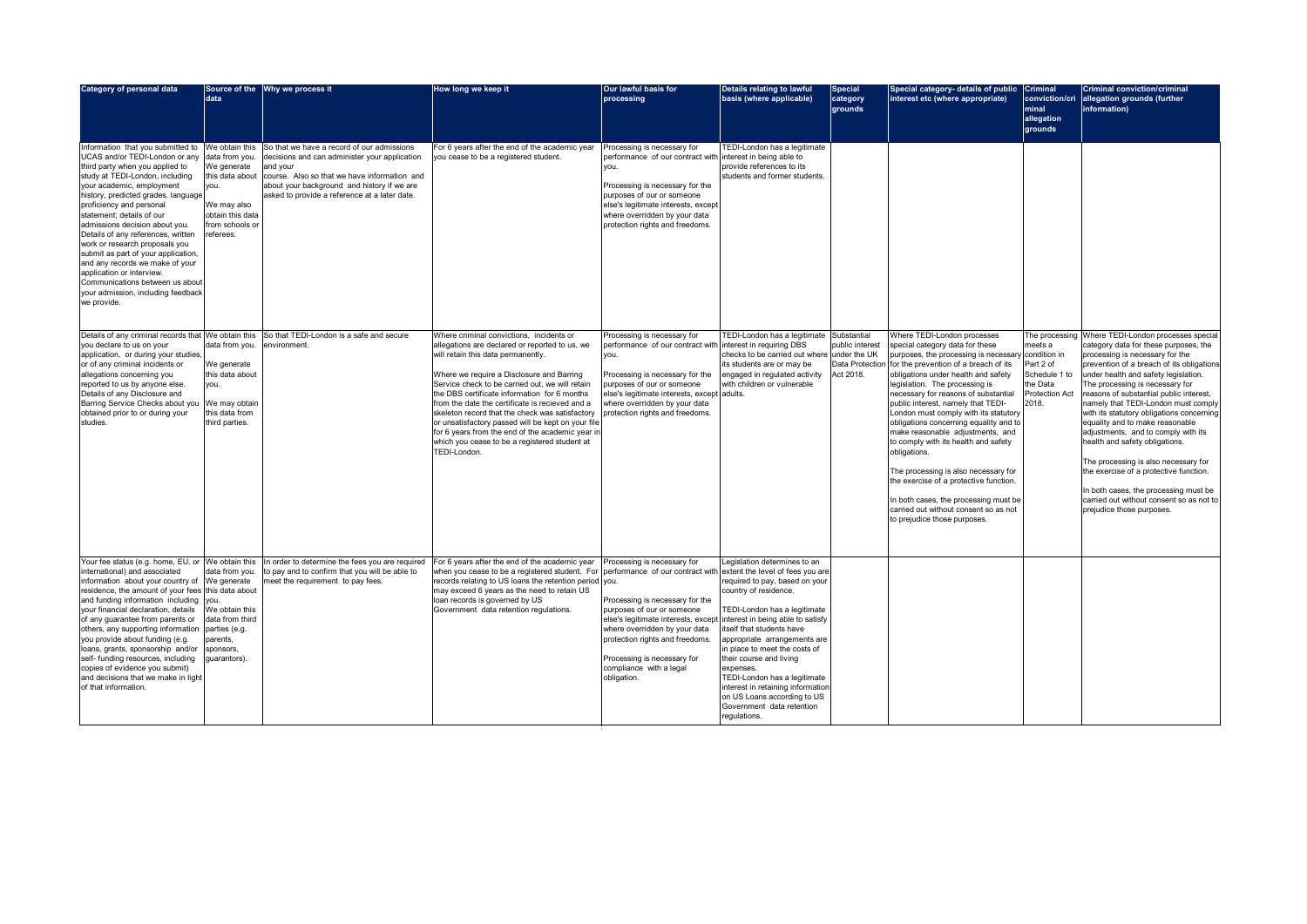| <b>Category of personal data</b>                                                                                                                                                                                                                                                                                                                                                                                                                                                            | Source of the<br>data                                                                             | <b>Why we process it</b>                                                                                                                                    | How long we keep it                                                                                                                                                                                                                                                                                      | Our lawful basis for<br>processing                                                                                                                                                                                                                                                                                                                                                       | Details relating to lawful<br>basis (where applicable)                                                                                                                                                                                                                                                                       | <b>Special</b><br>category<br>grounds                                          | Special category- details of public<br>interest etc (where appropriate)                                                                                                                                                                                                                                                                                                                                                                                                                                                                                 | <b>Criminal</b><br>conviction/cri<br>minal<br>allegation<br>grounds                                        | <b>Criminal conviction/criminal</b><br>allegation grounds (further<br>information)                                                                                                                                                                                                                                                                                                                                                                                                                                                           |
|---------------------------------------------------------------------------------------------------------------------------------------------------------------------------------------------------------------------------------------------------------------------------------------------------------------------------------------------------------------------------------------------------------------------------------------------------------------------------------------------|---------------------------------------------------------------------------------------------------|-------------------------------------------------------------------------------------------------------------------------------------------------------------|----------------------------------------------------------------------------------------------------------------------------------------------------------------------------------------------------------------------------------------------------------------------------------------------------------|------------------------------------------------------------------------------------------------------------------------------------------------------------------------------------------------------------------------------------------------------------------------------------------------------------------------------------------------------------------------------------------|------------------------------------------------------------------------------------------------------------------------------------------------------------------------------------------------------------------------------------------------------------------------------------------------------------------------------|--------------------------------------------------------------------------------|---------------------------------------------------------------------------------------------------------------------------------------------------------------------------------------------------------------------------------------------------------------------------------------------------------------------------------------------------------------------------------------------------------------------------------------------------------------------------------------------------------------------------------------------------------|------------------------------------------------------------------------------------------------------------|----------------------------------------------------------------------------------------------------------------------------------------------------------------------------------------------------------------------------------------------------------------------------------------------------------------------------------------------------------------------------------------------------------------------------------------------------------------------------------------------------------------------------------------------|
| Disciplinary, harassment or<br>grievance records if a disciplinary,<br>harassment, grievance or other<br>complaint is made by you or about<br>you to TEDI-London, including<br>records of any investigation and /<br>or decision that we take, and of<br>any appeals process.                                                                                                                                                                                                               | data from you.<br>We generate<br>this data about<br>We obtain this<br>data from third<br>parties. | We obtain this So that TEDI-London can maintain appropriate<br>standards of conduct and behaviour for the<br>benefit of all its members and visitors.       | For 3 years after last action if no formal process Processing is necessary for<br>initiated; 6 years after last action for formal<br>process                                                                                                                                                             | performance of our contract with students have a legitimate<br>lyou.<br>Processing is necessary for the<br>purposes of our or someone<br>else's legitimate interests, except lits procedures.<br>where overridden by your data<br>protection rights and freedoms.                                                                                                                        | TEDI-London, its staff and<br>interest in TEDI-London being<br>able to operate disciplinary,<br>harassment and grievance<br>procedures in accordance with                                                                                                                                                                    | Substantial<br>public interest<br>under the UK<br>Data Protection<br>Act 2018. | Where TEDI-London processes<br>special category data for these<br>purposes, the processing is necessary condition in<br>for the prevention of a breach of its<br>obligations under the Equality Act<br>2010. The processing is necessary<br>for reasons of substantial public<br>interest, namely that TEDI-London<br>must comply with its statutory<br>obligations concerning equality and to<br>make reasonable adjustments<br>The processing is also necessary for<br>the exercise of a protective function<br>In both cases, the processing must be | The processing<br>meets a<br>Part 2 of<br>Schedule 1 to<br>the Data<br><b>Protection Act</b><br>2018.      | Where TEDI-London processes special<br>category data for these purposes, the<br>processing is necessary for the<br>prevention of a breach of its obligations<br>under the Equality Act 2010. The<br>processing is necessary for reasons of<br>substantial public interest, namely that<br>TEDI-London must comply with its<br>statutory obligations concerning<br>equality and to make reasonable<br>adjustments.<br>The processing is also necessary for<br>the exercise of a protective function.<br>In both cases, the processing must be |
| Records generated for legal or<br>statutory compliance purposes that this data about<br>contain names and/or associated<br>personal data. For example,<br>copies of data supplied pursuant to<br>requests made under data<br>protection and/or freedom of<br>information legislation, records<br>made to comply with safeguarding.<br>health and safety or counter-<br>terrorism legislation, in connection<br>with legal advice or claims, or to<br>comply with auditors'<br>requirements. | We generate<br>you.                                                                               | So that we have a record of information<br>supplied, both in the interests of good<br>administration and also to meet legal and<br>regulatory requirements. | These records will be retained for a period of 6<br>years from the date generated for compliance<br>purposes<br>unless there is compelling justification for the<br>data to be retained for a longer period (for<br>example in connection with legal advice, or in<br>relation to auditing obligations). | Processing is necessary for<br>compliance with a legal<br>obligation.                                                                                                                                                                                                                                                                                                                    |                                                                                                                                                                                                                                                                                                                              | Substantial<br>public interes<br>under the UK<br>Act 2018.                     | Where it processes special category<br>data for these purposes, TEDI-London meets a<br>is exercising functions conferred<br>Data Protection under legislation and/or complying<br>wth regulatory requirements. The<br>processing is necessary for reasons<br>of substantial public interest, namely<br>the requirement for TEDI-London to<br>comply with its statutory and legal<br>obligations.                                                                                                                                                        | The processing<br>condition in<br>Part 2 of<br>Schedule 1 to<br>the Data<br><b>Protection Act</b><br>2018. | Where it processes special category<br>data for these purposes, TEDI-London<br>is exercising functions conferred under<br>legislation and/or complying wth<br>regulatory requirements. The<br>processing is necessary for reasons of<br>substantial public interest, namely the<br>requirement for TEDI-London to<br>comply with its statutory and legal<br>obligations.                                                                                                                                                                     |
| confirming your entitlement to<br>study in the UK, including records<br>of your confirmation of<br>acceptance for studies, passport,<br>student visa and/or biometric<br>residence permit, attendance<br>records.                                                                                                                                                                                                                                                                           | data from you.                                                                                    | Information and copies of records We obtain this   To check you are entitled to study in the UK                                                             | For 6 years after the end of the academic year<br>you cease to be a registered student.                                                                                                                                                                                                                  | Processing is necessary for<br>performance of our contract with have a legitimate interest in<br>Iyou.<br>Processing is necessary for<br>compliance with a legal<br>obligation.<br>Processing is necessary for the<br>purposes of our or someone<br>else's legitimate interests, except comply with the requirements<br>where overridden by your data<br>protection rights and freedoms. | <b>TEDI-London and its students</b><br>TEDI-London's being able to<br>provide information in order to<br>enable it to comply with<br>immigration law obligations.<br>In the case of right to work<br>information, the processing is<br>necessary for TEDI-London to<br>of UK Visas and Immigration<br>under immigration law. |                                                                                |                                                                                                                                                                                                                                                                                                                                                                                                                                                                                                                                                         |                                                                                                            |                                                                                                                                                                                                                                                                                                                                                                                                                                                                                                                                              |
| We may assist students making<br>visa applications before they<br>arrive, and making visa extensions We generate<br>when they are on the course. This this data about<br>involves us taking copies of<br>passports and visas, which we<br>store electronically. We also share<br>this information with the Home<br>Office/UK Visas and Immigration<br>as part of our reporting obligations<br>under immigration law.                                                                        | We obtain this<br>data from you. university.<br>you.                                              | Overseas students need visas in order to attend For 6 years after the end of the academic year                                                              | you cease to be a registered student.                                                                                                                                                                                                                                                                    | Processing is necessary for<br>performance of our contract with<br>lyou.<br>Processing is necessary for<br>compliance with a legal<br>obligation.<br>Processing is necessary for the<br>purposes of our or someone<br>else's legitimate interests, except<br>where overridden by your dat                                                                                                |                                                                                                                                                                                                                                                                                                                              | <b>Explicit</b><br>consent.                                                    |                                                                                                                                                                                                                                                                                                                                                                                                                                                                                                                                                         |                                                                                                            |                                                                                                                                                                                                                                                                                                                                                                                                                                                                                                                                              |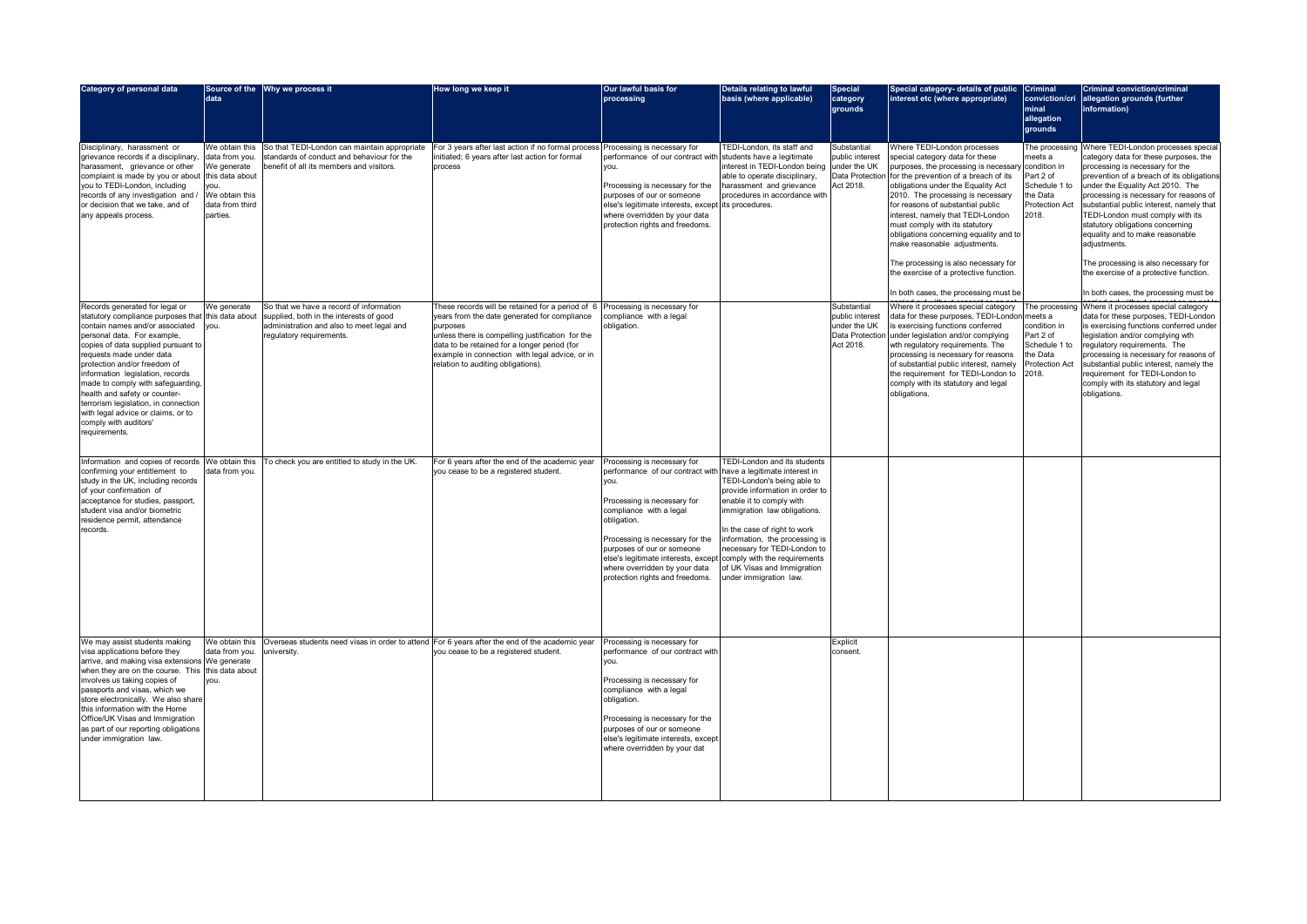| <b>Category of personal data</b>                                                                                                                                                 | data                                                                                                                                                                        | Source of the Why we process it                                                                                                                                                 | How long we keep it                                                                                                                                                                                                                                                                           | Our lawful basis for<br>processing                                                                                                                                                                                                                                                 | <b>Details relating to lawful</b><br>basis (where applicable)                                                                                                                                                                                                                                                                        | <b>Special</b><br>category<br>grounds | Special category- details of public<br>interest etc (where appropriate) | <b>Criminal</b><br>conviction/cri<br>minal<br>allegation<br>grounds | <b>Criminal conviction/criminal</b><br>allegation grounds (further<br>information) |
|----------------------------------------------------------------------------------------------------------------------------------------------------------------------------------|-----------------------------------------------------------------------------------------------------------------------------------------------------------------------------|---------------------------------------------------------------------------------------------------------------------------------------------------------------------------------|-----------------------------------------------------------------------------------------------------------------------------------------------------------------------------------------------------------------------------------------------------------------------------------------------|------------------------------------------------------------------------------------------------------------------------------------------------------------------------------------------------------------------------------------------------------------------------------------|--------------------------------------------------------------------------------------------------------------------------------------------------------------------------------------------------------------------------------------------------------------------------------------------------------------------------------------|---------------------------------------|-------------------------------------------------------------------------|---------------------------------------------------------------------|------------------------------------------------------------------------------------|
| Emergency contact details.                                                                                                                                                       | data from you.                                                                                                                                                              | We obtain this So that we are able to contact people close to<br>you in the event of an emergency.                                                                              | For 6 years after the end of the academic year<br>when you cease to be a registered student.                                                                                                                                                                                                  | Processing is necessary for the<br>purposes of our or someone<br>else's legitimate interests, except<br>where overridden by your data<br>protection rights and freedoms                                                                                                            | <b>TEDI-London and its students</b><br>have a legitimate interest in<br>TEDI-London being able to<br>contact someone you<br>nominate for emergency<br>situations.                                                                                                                                                                    |                                       |                                                                         |                                                                     |                                                                                    |
| Contextual admissions information We obtain this<br>for undergraduate admissions<br>(relating to information about your<br>school performance, postcode and<br>care background). | data from you.                                                                                                                                                              | This is taken into account when assessing<br>applications                                                                                                                       | Permanently.<br>Please note that if you participated in an<br>outreach programme, such data may also be<br>held on the Higher Education Achievement<br>Tracker. An explanation of what is held on<br>HEAT and for how long it is retained on that<br>system is available here: www.heat.ac.uk | Processing is necessary for the<br>purposes of our or someone<br>else's legitimate interests, except from a range of backgrounds<br>where overridden by your data<br>protection rights and freedoms.<br>Processing is necessary for<br>compliance with a legal<br>obligation.      | TEDI-London has a legitimate<br>interest in ensuring that people<br>have the opportunity to attend<br>TEDI-London.<br>Under relevant legislation<br>TEDI-London is required to<br>adhere to any agreement it<br>has with the Office for<br>Students, which includes the<br>use of contextual data in the<br>undergraduate admissions |                                       |                                                                         |                                                                     |                                                                                    |
| Information about your contractual<br>terms and conditions, university<br>card number, contact details and<br>any carer responsibilities that you<br>tell us about.              | We obtain this<br>data from you.<br>We generate<br>this data about<br>you.                                                                                                  | So that we are able to deliver your course and<br>can take account of your circumstances when<br>we deliver it.                                                                 | Variable for different types of personal data, up<br>to a maximum of 6 years after the end of the<br>academic year you cease to be a registered<br>student                                                                                                                                    | Processing is necessary for<br>performance of our contract with interest in being able to take<br>you.<br>Processing is necessary for the<br>purposes of our or someone<br>else's legitimate interests, except<br>where overridden by your data<br>protection rights and freedoms. | TEDI-London has a legitimate<br>account of relevant<br>circumstances when providing<br>your course.                                                                                                                                                                                                                                  |                                       |                                                                         |                                                                     |                                                                                    |
| Applications for and decisions<br>about financial support, for<br>example scholarships, bursaries<br>and hardship funds.                                                         | We obtain this<br>data from you.<br>We generate<br>this data about<br>you.<br>We may<br>receive<br>decisions from<br>third parties<br>that provide<br>financial<br>support. | In order to make decisions about financial<br>support and to ensure that TEDI-London is<br>encouraging and supporting participation by<br>talented people from all backgrounds. |                                                                                                                                                                                                                                                                                               | Processing is necessary for the<br>purposes of our or someone<br>else's legitimate interests, except considering and making<br>where overridden by your data<br>protection rights and freedoms<br>Processing is necessary for<br>performance of a task in the<br>public interest.  | TEDI-London has a legitimate<br>interest in receiving,<br>decisions about financial<br>support in the interests of its<br>students.                                                                                                                                                                                                  |                                       |                                                                         |                                                                     |                                                                                    |
| Records relating to degree<br>ceremonies; attendees, catering<br>requirements, names of your<br>guests.                                                                          | We obtain this<br>data from you.<br>We generate<br>this data about<br>you.                                                                                                  | In order to provide and operate degree<br>ceremonies.                                                                                                                           | These records will be retained for one year from Processing is necessary for<br>the date on which the ceremony took place.                                                                                                                                                                    | performance of our contract with<br>you.                                                                                                                                                                                                                                           |                                                                                                                                                                                                                                                                                                                                      |                                       |                                                                         |                                                                     |                                                                                    |
| Records concerning nominations<br>and decisions to confer prizes,<br>scholarships and awards.                                                                                    | We obtain this<br>data from you.<br>We generate<br>this data about<br>you.                                                                                                  | In order to decide who is to receive<br>scholarships, awards or prizes.                                                                                                         | 1 year for unsuccessful<br>applications/nominations; current year plus 6<br>for awards made                                                                                                                                                                                                   | Processing is necessary for the<br>purposes of our or someone<br>else's legitimate interests, except awarding scholarships and<br>where overridden by your data<br>protection rights and freedoms.                                                                                 | TEDI-London has a legitimate<br>interest in making awards and<br>prizes to students, and in<br>fulfilling the wishes of its<br>benefactors.                                                                                                                                                                                          |                                       |                                                                         |                                                                     |                                                                                    |